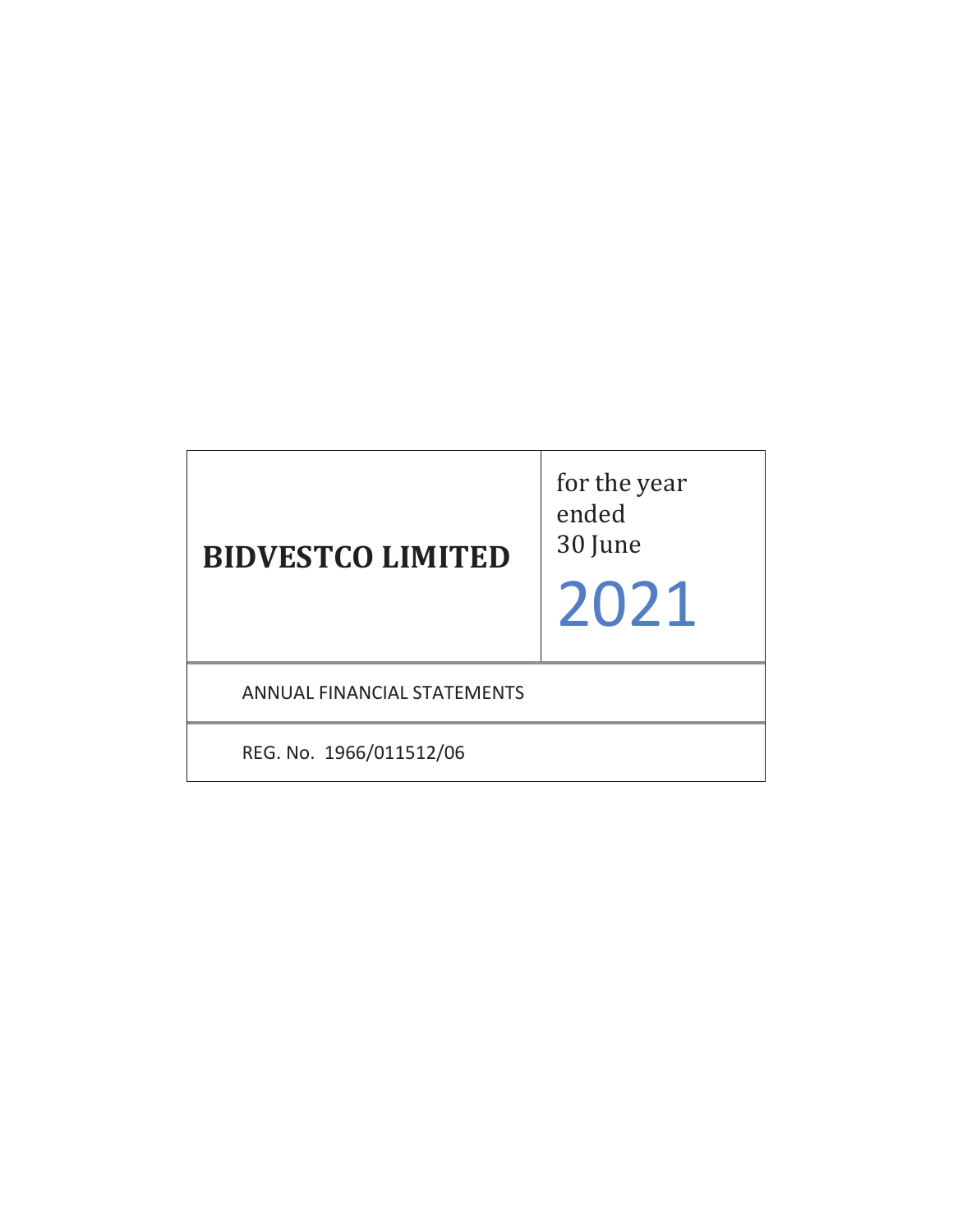### **BIDVESTCO LIMITED DIRECTORS'REPORT**

for the year ended 30 June 2021

| Page      |
|-----------|
| 2         |
| 3         |
| 3         |
| $4 - 9$   |
| $10 - 11$ |
| $12 - 15$ |
| 16        |
| 17        |
| 18        |
| 18        |
| $19 - 31$ |
| 32        |
|           |

### **Directors' responsibility for the financial statements**

The directors are responsible for the preparation and fair presentation of the financial statements in accordance with International Financial Reporting Standards (IFRS), the interpretations adopted by the International Accounting Standards Board, the SAICA Financial Reporting Guides as issued by the Accounting Practices Committee and the Financial Reporting Pronouncements as issued by the Financial Reporting Standards Council and in terms of the requirements of the Companies Act of South Africa.

The directors' responsibility includes: designing, implementing and maintaining internal controls relevant to the preparation and fair presentation of these financial statements that are free from material misstatement, whether due to fraud or error; selecting and applying appropriate accounting policies; and making accounting estimates that are reasonable in the circumstances.

The directors' responsibility also includes maintaining adequate accounting records and an effective system of risk management.

The directors have made an assessment of the Company's ability to continue as a going concern and there is no reason to believe that the Company will not be a going concern for at least 12 months from the date of this report.

The auditors are responsible for reporting on whether the financial statements are fairly presented in accordance with IFRS and in terms of the requirements of the Companies Act of South Africa.

The financial statements of the Company for the year ended 30 June 2021, were approved by the board of directors on 21 October 2021 and are signed on its behalf by:

Director Director

**MJ Steyn** NW Taylor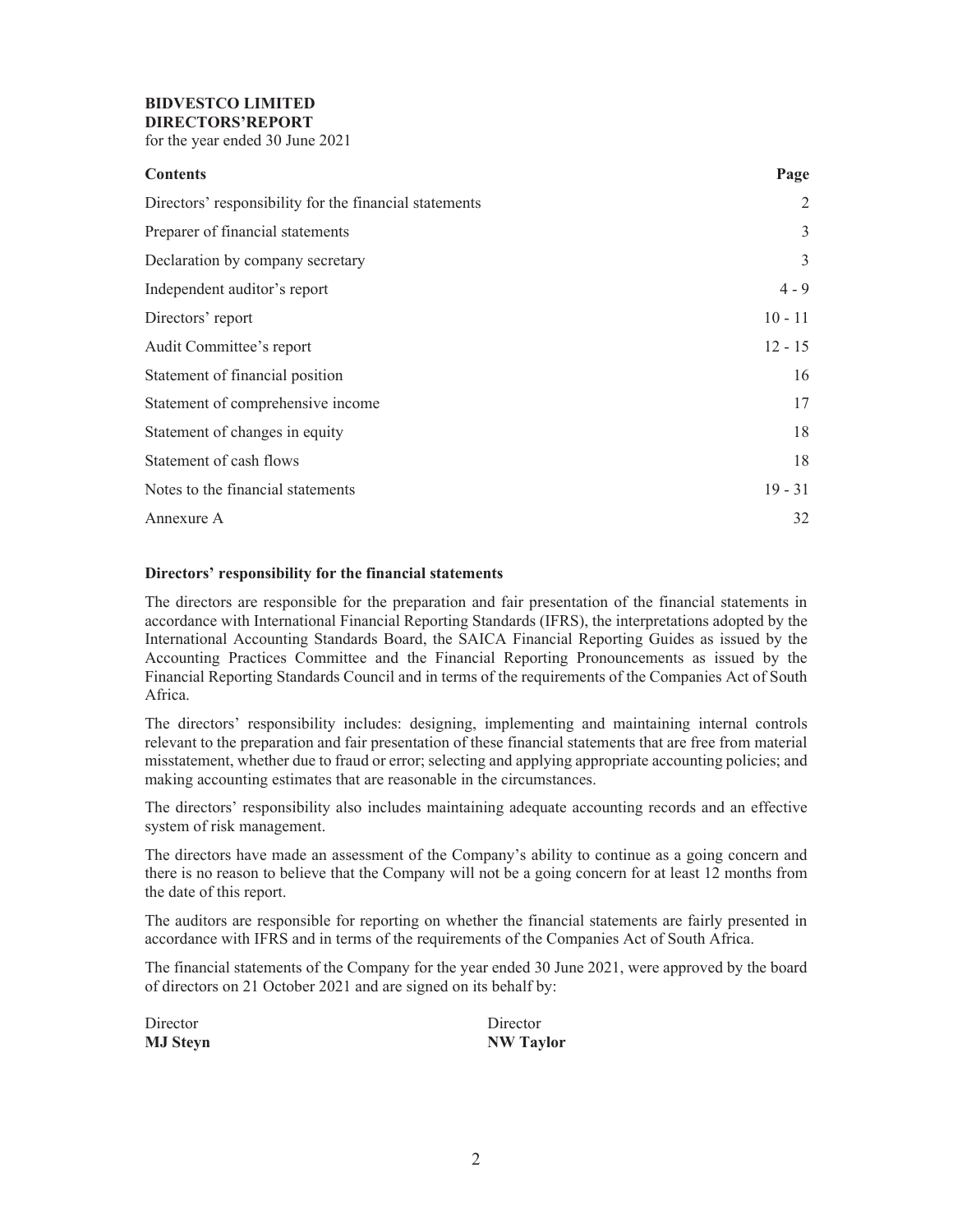# **BIDVESTCO LIMITED DIRECTORS'REPORT**

for the year ended 30 June 2021

### **Preparer of financial statements**

The annual financial statements were prepared in compliance with the Companies Act of 2008 under the supervision of LJ Petzer CA(SA), Financial Accountant. These financial statements have been audited in compliance with section 29 (1) of the Companies Act of South Africa.

### **Declaration by company secretary**

In my capacity as company secretary, I hereby confirm, in terms of Section 88(2)(e) of the Companies Act, that for the year ended 30 June 2021, the Company has lodged with the Registrar of Companies, all such returns as are required in terms of this Act and that all such returns are true, correct and up to date.

Company secretary **N Katamzi**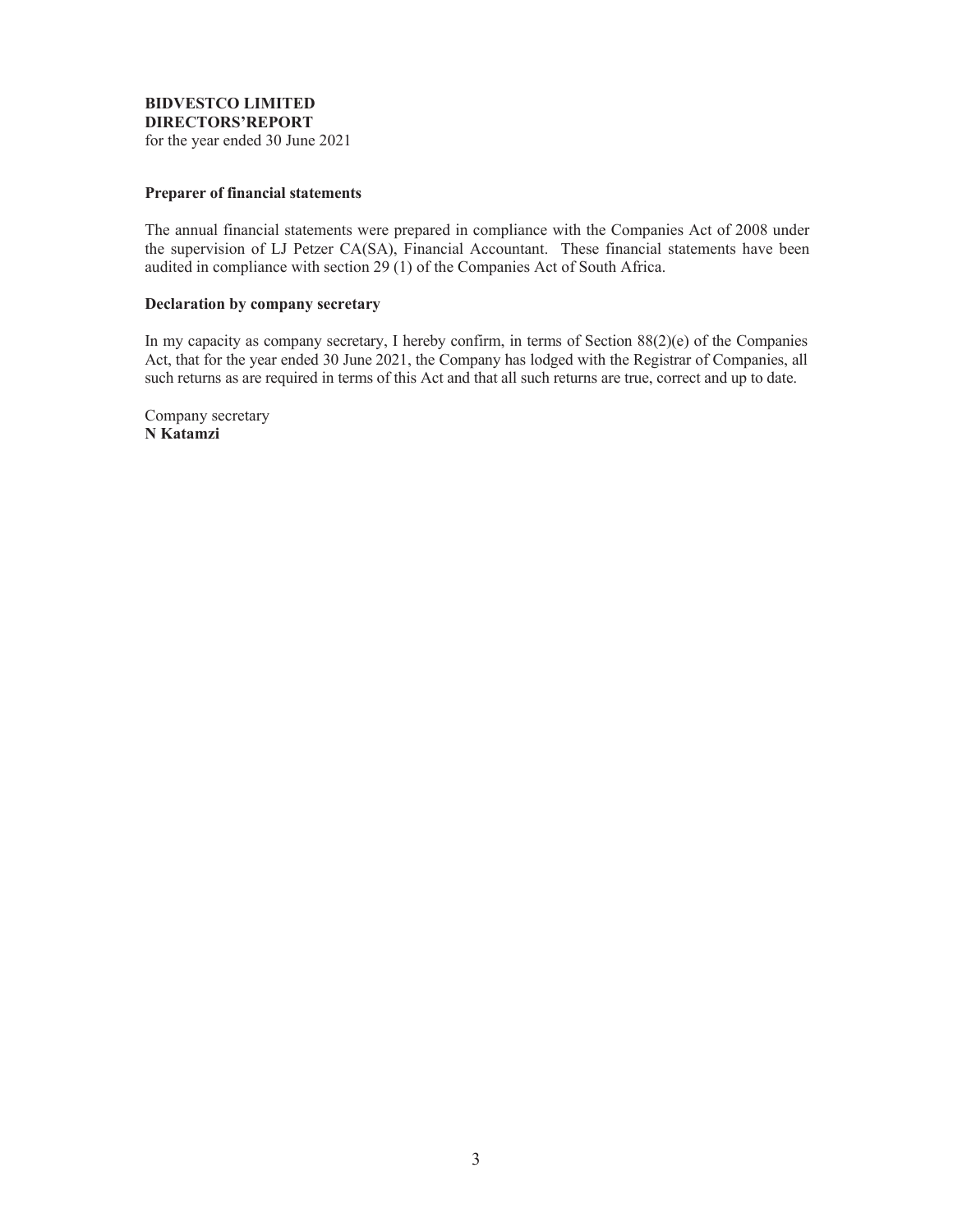

# *Independent auditor's report*

To the Shareholders of Bidvestco Limited

# *Report on the audit of the financial statements*

### *Our opinion*

In our opinion, the financial statements present fairly, in all material respects, the financial position of Bidvestco Limited (the Company) as at 30 June 2021, and its financial performance and its cash flows for the year then ended in accordance with International Financial Reporting Standards and the requirements of the Companies Act of South Africa*.*

### **What we have audited**

Bidvestco Limited's financial statements set out on pages 10 to 32 comprise:

- the statement of financial position as at 30 June 2021;
- the statement of comprehensive income for the year then ended;
- the statement of changes in equity for the year then ended;
- the statement of cash flows for the year then ended; and
- the notes to the financial statements, which include a summary of significant accounting policies.

### *Basis for opinion*

We conducted our audit in accordance with International Standards on Auditing (ISAs). Our responsibilities under those standards are further described in the *Auditor's responsibilities for the audit of the financial statements* section of our report.

We believe that the audit evidence we have obtained is sufficient and appropriate to provide a basis for our opinion.

#### **Independence**

We are independent of the Group in accordance with the Independent Regulatory Board for Auditors' *Code of Professional Conduct for Registered Auditors* (IRBA Code) and other independence requirements applicable to performing audits of financial statements in South Africa. We have fulfilled our other ethical responsibilities in accordance with the IRBA Code and in accordance with other ethical requirements applicable to performing audits in South Africa. The IRBA Code is consistent with the corresponding sections of the International Ethics Standards Board for Accountants' *International Code of Ethics for Professional Accountants (including International Independence Standards)*.

PricewaterhouseCoopers Inc.**,** 4 Lisbon Lane, Waterfall City, Jukskei View, 2090 Private Bag X36, Sunninghill, 2157, South Africa  $T: +27(0)$  11 797 4000,  $F: +27(0)$  11 209 5800, www.pwc.co.za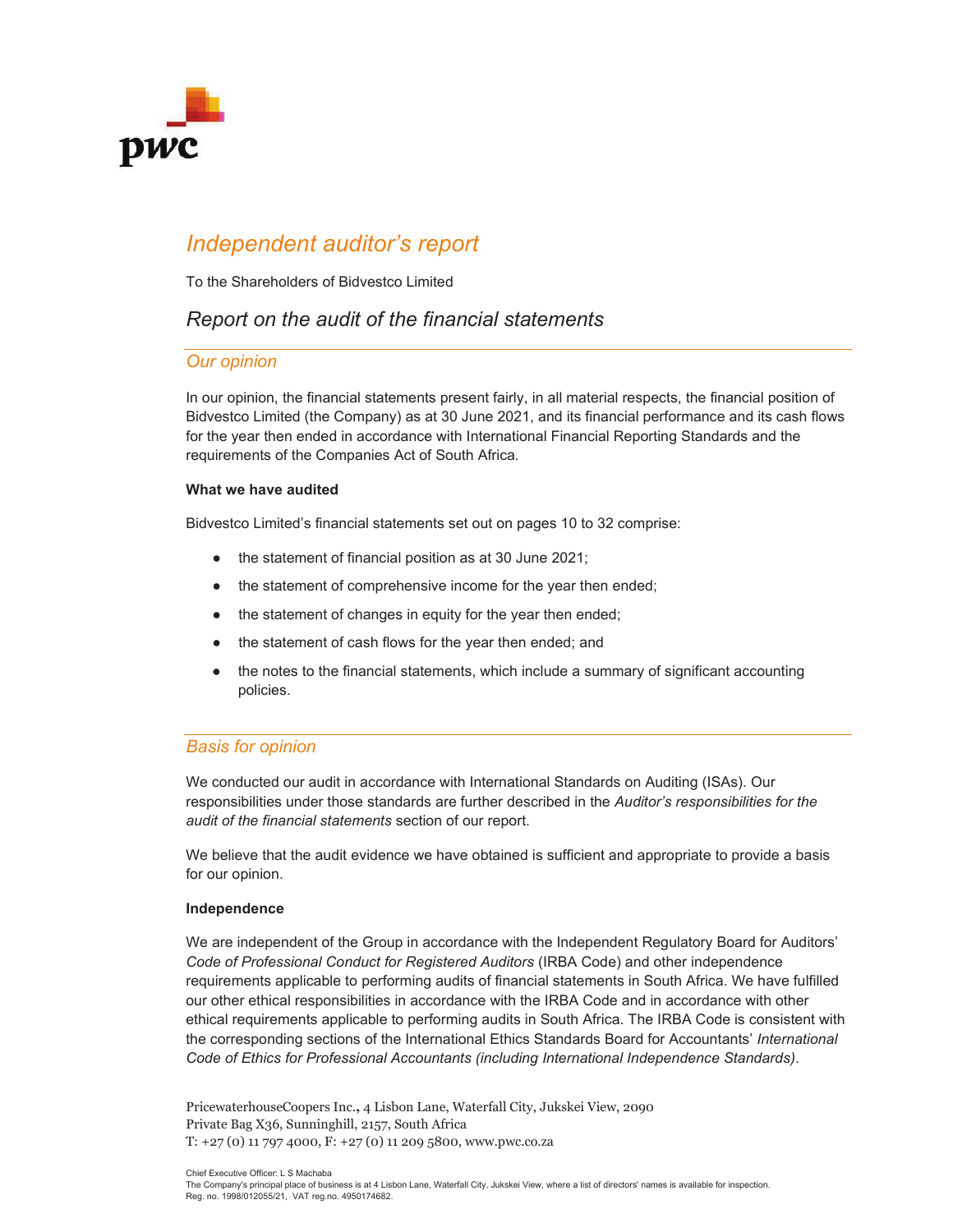

### *Our audit approach*

#### **Overview**

#### **Overall materiality**

භ *R 60 million which represents 1% of total assets, limited to materiality as instructed by the group auditors of Bidvest Group Limited.*

**Key audit matters**

**•** Assessment of guarantor in respect of the bonds

As part of designing our audit, we determined materiality and assessed the risks of material misstatement in the financial statements. In particular, we considered where the directors made subjective judgements; for example, in respect of significant accounting estimates that involved making assumptions and considering future events that are inherently uncertain. As in all of our audits, we also addressed the risk of management override of internal controls, including among other matters, consideration of whether there was evidence of bias that represented a risk of material misstatement due to fraud.

### **Materiality**

The scope of our audit was influenced by our application of materiality. An audit is designed to obtain reasonable assurance whether the financial statements are free from material misstatement. Misstatements may arise due to fraud or error. They are considered material if individually or in aggregate, they could reasonably be expected to influence the economic decisions of users taken on the basis of the financial statements.

Based on our professional judgement, we determined certain quantitative thresholds for materiality, including the overall group materiality for the financial statements as a whole as set out in the table below. These, together with qualitative considerations, helped us to determine the scope of our audit and the nature, timing and extent of our audit procedures and to evaluate the effect of misstatements, both individually and in aggregate on the financial statements as a whole.

| <b>Overall materiality</b> | R 60 million                                                                                                                                                       |
|----------------------------|--------------------------------------------------------------------------------------------------------------------------------------------------------------------|
| How we determined it       | 1% of total assets, which amounted to R 86 million. This was limited to R<br>60 million based on instructions from the group auditors of Bidvest Group<br>Limited. |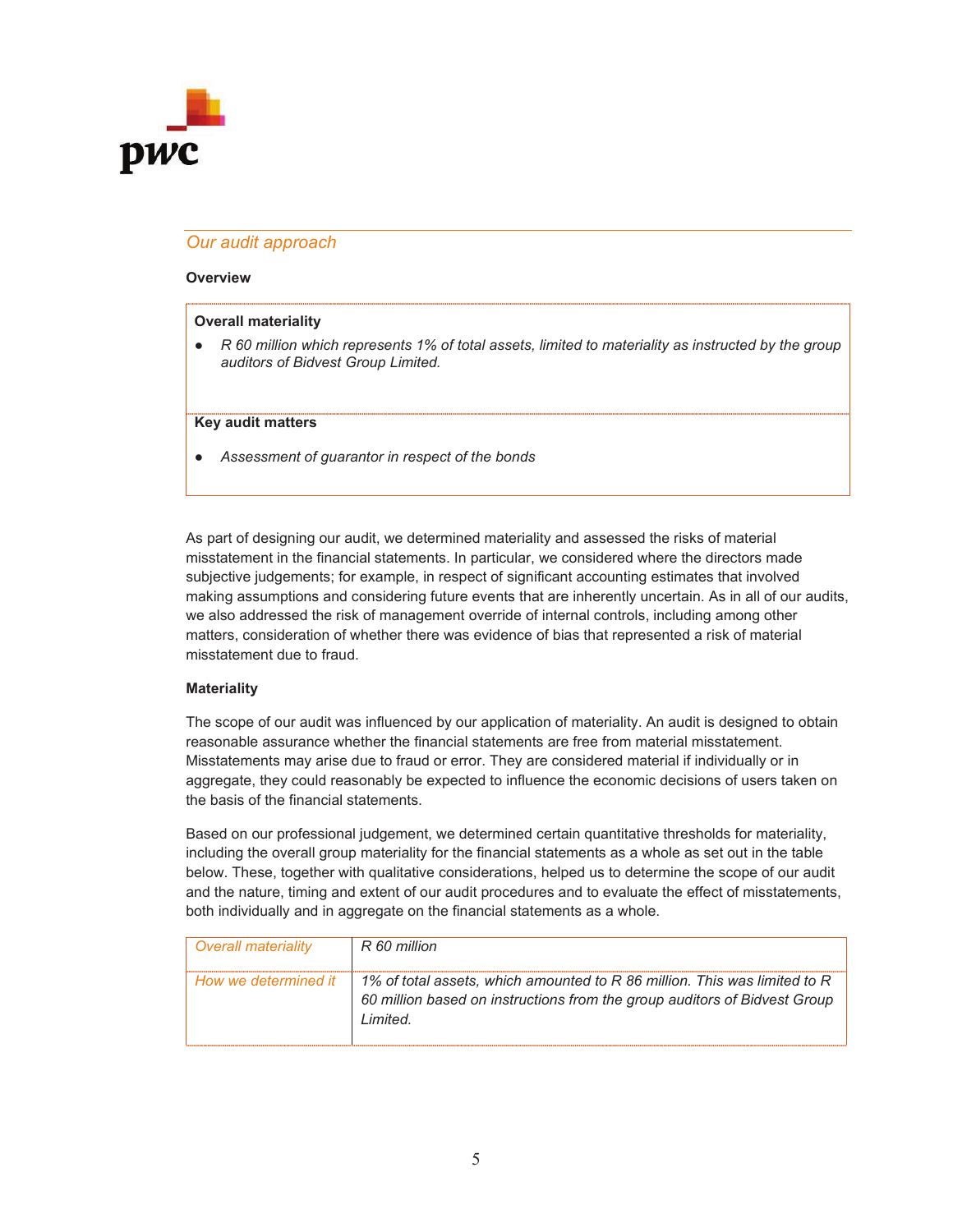

| <b>Rationale for the</b><br>materiality benchmark<br>applied | We chose total assets as a benchmark because in our view, it is the<br>benchmark against which the performance of the Company is most<br>commonly measured by users and it is a generally accepted benchmark.<br>We chose 1% which is consistent with the quantitative materiality used<br>for such companies in this sector. |
|--------------------------------------------------------------|-------------------------------------------------------------------------------------------------------------------------------------------------------------------------------------------------------------------------------------------------------------------------------------------------------------------------------|
|                                                              |                                                                                                                                                                                                                                                                                                                               |

### *Key audit matters*

Key audit matters are those matters that, in our professional judgment, were of most significance in our audit of the financial statements of the current period. These matters were addressed in the context of our audit of the financial statements as a whole, and in forming our opinion thereon, and we do not provide a separate opinion on these matters.

| <b>Key audit matter</b>                                                                                                                                                                                                                                                                                                                                                                                               | How our audit addressed the key audit<br>matter                                                                                                                                                                                                                                                                                                                                                                                                         |
|-----------------------------------------------------------------------------------------------------------------------------------------------------------------------------------------------------------------------------------------------------------------------------------------------------------------------------------------------------------------------------------------------------------------------|---------------------------------------------------------------------------------------------------------------------------------------------------------------------------------------------------------------------------------------------------------------------------------------------------------------------------------------------------------------------------------------------------------------------------------------------------------|
| Assessment of guarantor in respect of the<br>bonds<br>The Company issued guaranteed fixed term<br>bonds to institutional investors and these bonds<br>are guaranteed by The Bidvest Group Limited.<br>These bonds are made up of bonds listed on<br>the Johannesburg Stock Exchange as well as<br>unlisted bonds with a total carrying amount of R<br>8.4 billion as at 30 June 2021.                                 | We evaluated whether The Bidvest Group<br>Limited, as guarantor, will be able to settle the<br>Company's debt on its behalf by assessing the<br>recoverability of the balance due to the<br>Company from Bidvest Treasury Proprietary<br>Limited. This included an assessment of the<br>Expected Credit Loss (ECL) on the balance. In<br>this regard we performed the following<br>procedures:<br>We inspected The Bidvest Group                        |
| The proceeds from the bond issues have been<br>provided to Bidvest Treasury Proprietary<br>Limited, which serves as the Treasury function<br>for The Bidvest Group Limited. The proceeds<br>are then provided as a source of financing to<br>the subsidiaries within the greater group. The<br>cash flows to service the bonds are derived<br>from the loans receivable from Bidvest Treasury<br>Proprietary Limited. | Limited's signed financial statements as<br>at 30 June 2021 to ascertain the<br>viability of whether The Bidvest Group<br>Limited will be able to service its short-<br>and long-term commitments;<br>We evaluated whether there was a<br>significant increase in credit risk by<br>comparing the credit risk at initial<br>recognition to the one at reporting date;<br>assessed the operating performance of<br>the borrower by considering liquidity |
| The ability of the guarantor (The Bidvest Group<br>Limited) to honour its long term commitments,<br>including the guarantee liability, was considered<br>a matter of most significance to the audit as the<br>listed debt and equivalent receivable from<br><b>Bidvest Treasury Services Proprietary Limited</b>                                                                                                      | and evaluating past payment history.<br>Based on the work performed, we noted<br>no further matters to consider in terms<br>of the staging of the guarantee.;<br>We reperformed management's<br>calculation of the ECL, which resulted in<br>no impairment of the loan, and which<br>incorporated the following parameters:                                                                                                                             |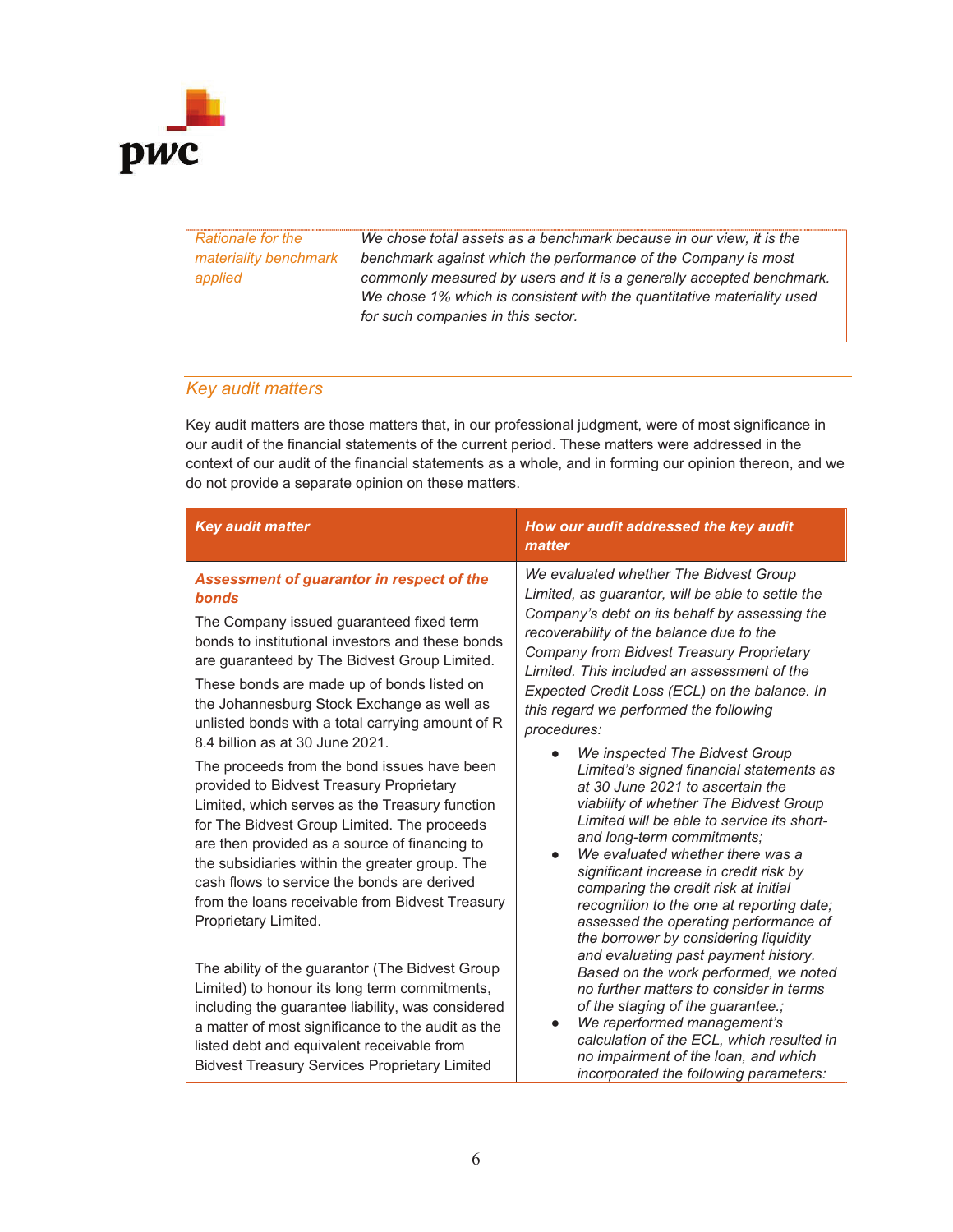

are the most significant balances in the Company's statement of financial position, and any assessments on recoverability of the receivable and ability to repay the liability will have a significant impact on the financial statements.

Refer to the following notes to the financial statements for details:

• Note 2: Owing by fellow subsidiary - At amortised cost.

*Exposure at Default (EAD), Probability of Default (PD) and Loss Given Default (LGD). We noted no material exceptions in this regard;*

- භ *We evaluated management's assessment of the PD as at 30 June 2021 with reference to the ability of the counterparty to repay, which was a function of credit risk, liquidity assessment and intention to repay. We noted no further matters for consideration with respect to the PD applied in the ECL assessment; and*
- භ *We compared the PD percentage as applied by management to reputable, third party sources with no material exceptions noted; and*
- භ *We assessed the percentage applied by management for the LGD for reasonability relative to the credit risk of the loan receivable, and by considering the guarantee agreement and we did not identify any aspects requiring further consideration.*

### *Other information*

The directors are responsible for the other information. The other information comprises the information included in the document titled "Bidvestco Limited Annual Financial Statements for the year ended 30 June 2021", which includes the Directors' Report, the Declaration by Company Secretary and the Audit Committee's Report as required by the Companies Act of South Africa. The other information does not include the financial statements and our auditor's report thereon.

Our opinion on the financial statements does not cover the other information and we do not express an audit opinion or any form of assurance conclusion thereon.

In connection with our audit of the financial statements, our responsibility is to read the other information identified above and, in doing so, consider whether the other information is materially inconsistent with the financial statements or our knowledge obtained in the audit, or otherwise appears to be materially misstated.

If, based on the work we have performed, we conclude that there is a material misstatement of this other information, we are required to report that fact. We have nothing to report in this regard.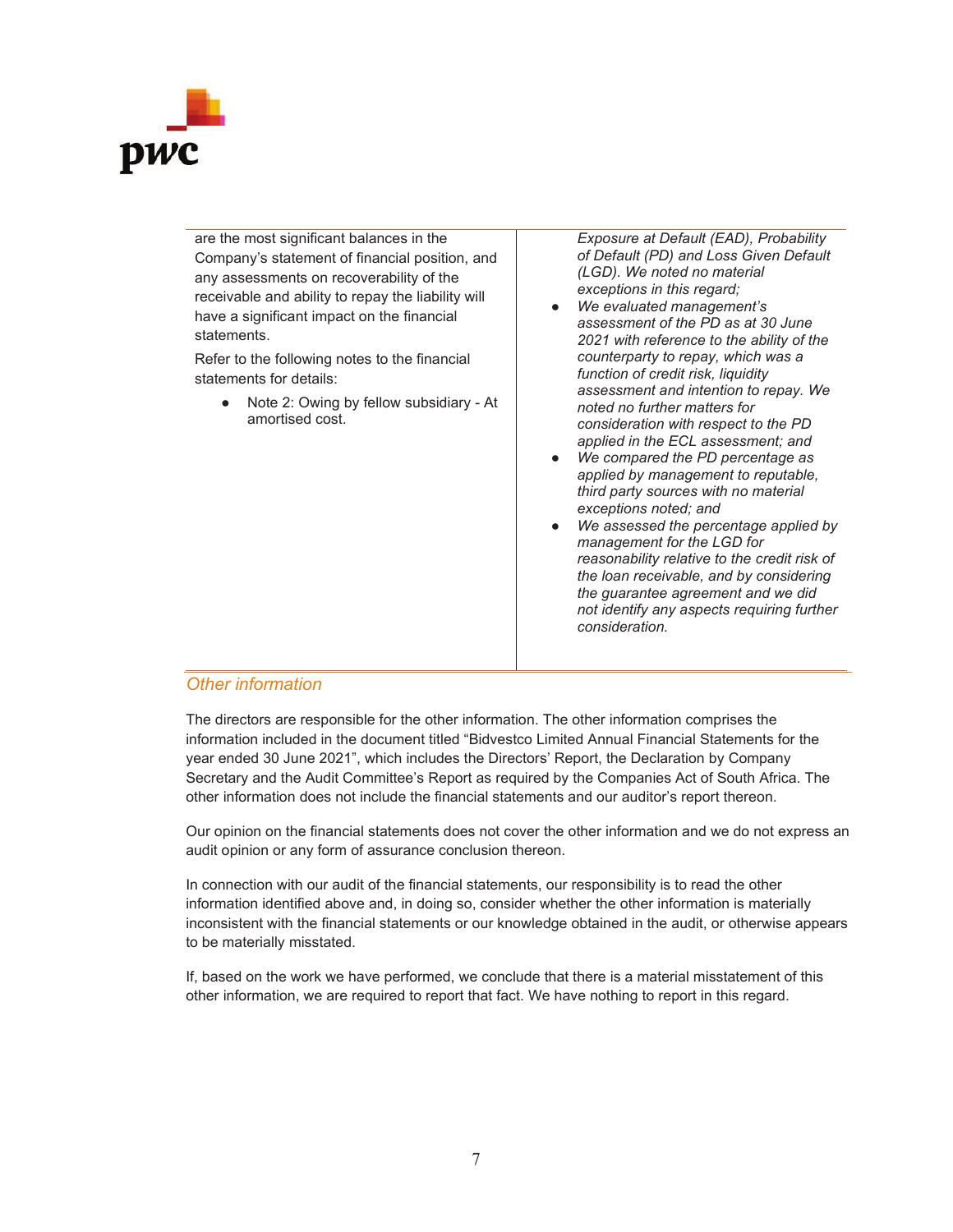

### *Responsibilities of the directors for the financial statements*

The directors are responsible for the preparation and fair presentation of the financial statements in accordance with International Financial Reporting Standards and the requirements of the Companies Act of South Africa, and for such internal control as the directors determine is necessary to enable the preparation of financial statements that are free from material misstatement, whether due to fraud or error.

In preparing the financial statements, the directors are responsible for assessing the Company's ability to continue as a going concern, disclosing, as applicable, matters related to going concern and using the going concern basis of accounting unless the directors either intend to liquidate the Company or to cease operations, or have no realistic alternative but to do so.

### *Auditor's responsibilities for the audit of the financial statements*

Our objectives are to obtain reasonable assurance about whether the financial statements as a whole are free from material misstatement, whether due to fraud or error, and to issue an auditor's report that includes our opinion. Reasonable assurance is a high level of assurance, but is not a guarantee that an audit conducted in accordance with ISAs will always detect a material misstatement when it exists. Misstatements can arise from fraud or error and are considered material if, individually or in the aggregate, they could reasonably be expected to influence the economic decisions of users taken on the basis of these financial statements.

As part of an audit in accordance with ISAs, we exercise professional judgement and maintain professional scepticism throughout the audit. We also:

- භ Identify and assess the risks of material misstatement of the financial statements, whether due to fraud or error, design and perform audit procedures responsive to those risks, and obtain audit evidence that is sufficient and appropriate to provide a basis for our opinion. The risk of not detecting a material misstatement resulting from fraud is higher than for one resulting from error, as fraud may involve collusion, forgery, intentional omissions, misrepresentations, or the override of internal control.
- භ Obtain an understanding of internal control relevant to the audit in order to design audit procedures that are appropriate in the circumstances, but not for the purpose of expressing an opinion on the effectiveness of the Group's and the Company's internal control.
- භ Evaluate the appropriateness of accounting policies used and the reasonableness of accounting estimates and related disclosures made by the directors.
- භ Conclude on the appropriateness of the directors' use of the going concern basis of accounting and, based on the audit evidence obtained, whether a material uncertainty exists related to events or conditions that may cast significant doubt on the Group's and the Company's ability to continue as a going concern. If we conclude that a material uncertainty exists, we are required to draw attention in our auditor's report to the related disclosures in the financial statements or, if such disclosures are inadequate, to modify our opinion. Our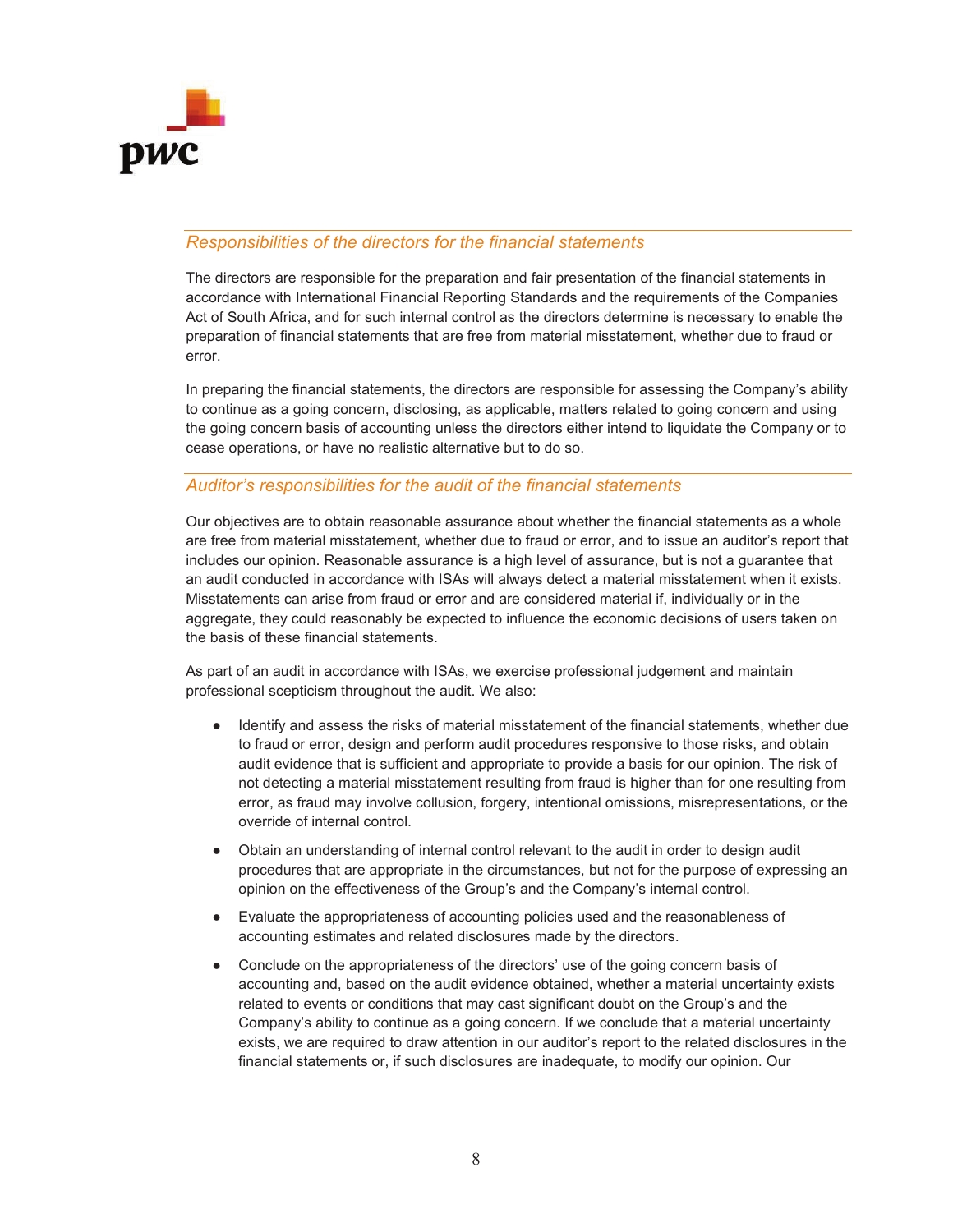

conclusions are based on the audit evidence obtained up to the date of our auditor's report. However, future events or conditions may cause the Group and / or Company to cease to continue as a going concern.

• Evaluate the overall presentation, structure and content of the financial statements, including the disclosures, and whether the financial statements represent the underlying transactions and events in a manner that achieves fair presentation.

We communicate with the directors regarding, among other matters, the planned scope and timing of the audit and significant audit findings, including any significant deficiencies in internal control that we identify during our audit.

We also provide the directors with a statement that we have complied with relevant ethical requirements regarding independence, and to communicate with them all relationships and other matters that may reasonably be thought to bear on our independence, and where applicable, actions taken to eliminate threats or safeguards applied.

From the matters communicated with the directors, we determine those matters that were of most significance in the audit of the financial statements of the current period and are therefore the key audit matters. We describe these matters in our auditor's report unless law or regulation precludes public disclosure about the matter or when, in extremely rare circumstances, we determine that a matter should not be communicated in our report because the adverse consequences of doing so would reasonably be expected to outweigh the public interest benefits of such communication.

### *Report on other legal and regulatory requirements*

In terms of the IRBA Rule published in Government Gazette Number 39475 dated 4 December 2015, we report that PricewaterhouseCoopers Inc. has been the auditor of Bidvestco Limited for three years.

tricewaterhauselagers Inc.

PricewaterhouseCoopers Inc. Director: Anastacia Tshesane Registered Auditor Johannesburg 25 October 2021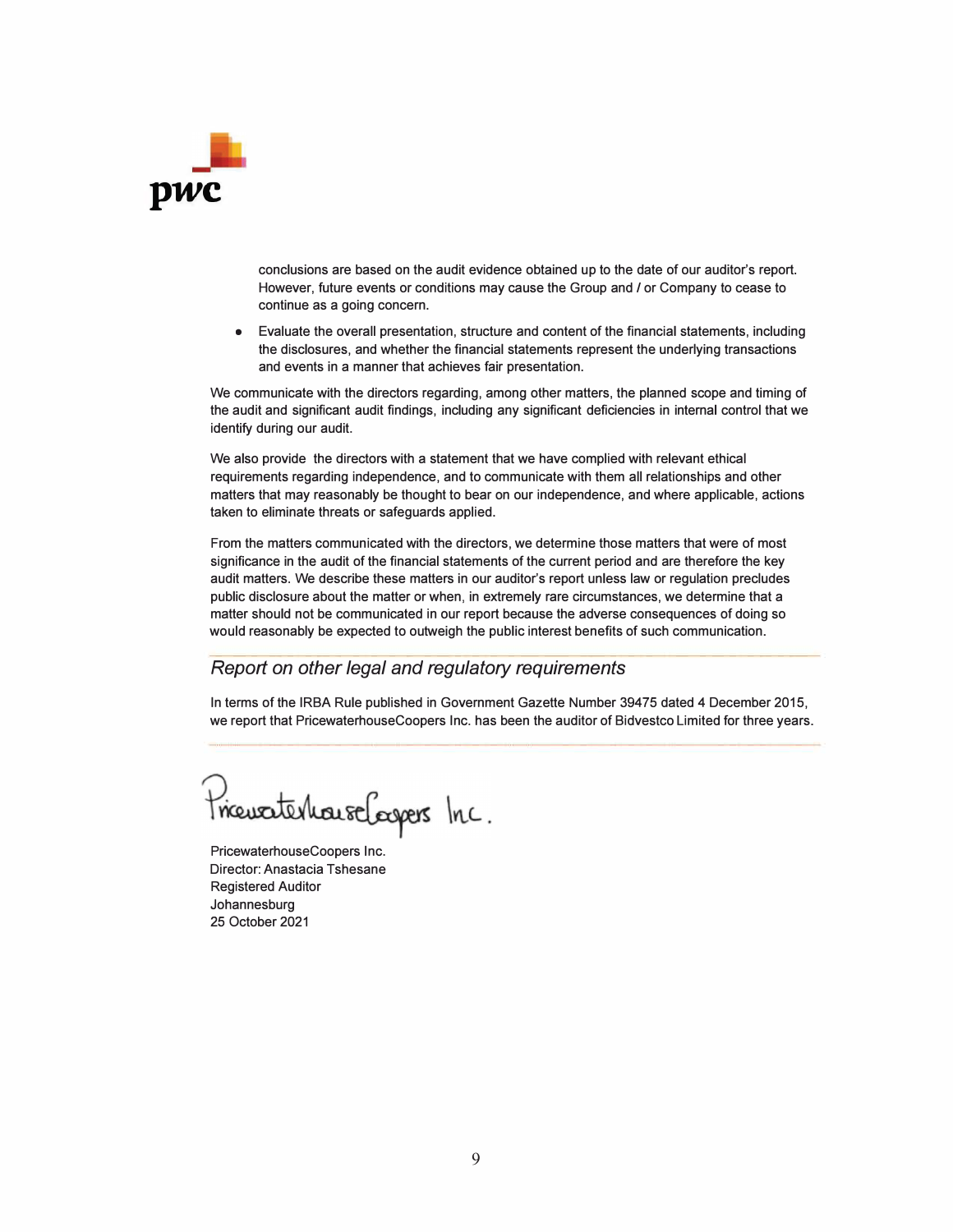### **BIDVESTCO LIMITED DIRECTORS' REPORT**

for the year ended 30 June 2021

### **Nature of business**

There were no changes in the nature of the Company's business during the year under review. The current business operations of the Company are to raise borrowings in the form of unsecured bonds and commercial paper listed on the JSE Limited and/or unlisted bonds and commercial paper and advance the amounts raised, to a fellow subsidiary.

### **Financial reporting**

The directors are required by the Companies Act of South Africa to produce financial statements, which fairly present the state of affairs of the Company as at the end of the financial year and the profit or loss for that financial year, in conformity with International Financial Reporting Standards (IFRS), the interpretations adopted by the International Accounting Standards Board, the SAICA Financial Reporting Guides as issued by the Accounting Practices Committee and the Financial Reporting Pronouncements as issued by the Financial Reporting Standards Council and in terms of the requirements of the Companies Act of South Africa.

The directors are of the opinion that the financial statements fairly present the financial position of the Company as at 30 June 2021 and the results of its operations and cash flows for the year then ended. The directors are satisfied that the Company has adequate resources to continue in operational existence for the foreseeable future. Accordingly, the directors continue to adopt the going-concern basis in preparing the financial statements.

### **Consideration of the impact of Covid-19**

The Covid-19 pandemic impacted the pricing of the four new unlisted bonds issued during November 2020. Had the bonds been issued closer to year end, the margins could have been up to 40bps lower.

### **Corporate governance**

The Company operates under the same corporate governance framework as The Bidvest Group Limited (Bidvest). Bidvest remains committed to implementing the King IV principles and best practice recommendations. Bidvest performs an annual review to assess the extent to which Bidvest continues to apply the principles and recommended practices in King IV. Further details can be found in the Environmental, Social and Governance Report of The Bidvest Group Limited at https://www.bidvestreports.co.za/integrated-reports/2021/pdf/full-gov.pdf.

In terms of the Bidvestco evaluation policy, the board is satisfied that the directors are competent, suitably qualified and experienced.

The Audit Committee has executed its responsibility in terms of paragraph 7.3(e) of the Debt Listing Requirements.

The appointment of Ms Sindisiwe Ntombenhle (Sindi) Mabaso-Koyana and Ms Lulama Boyce to the Audit Committee was to fill the vacancy left by the retirement of Mr Erick Diack and strengthen the skills of the Committee.

### **Dividends**

No dividends were declared and paid during the year (2020: nil).

#### **Share capital**

There were no changes in the authorised or issued share capital during the year (2020: nil).

#### **Financial results**

The financial results are set out in the attached financial statements.

#### **Financial assistance**

Certain loans, that were appropriately approved in terms of Section 45 of the Companies Act of South Africa, were advanced to fellow subsidiaries on commercial terms.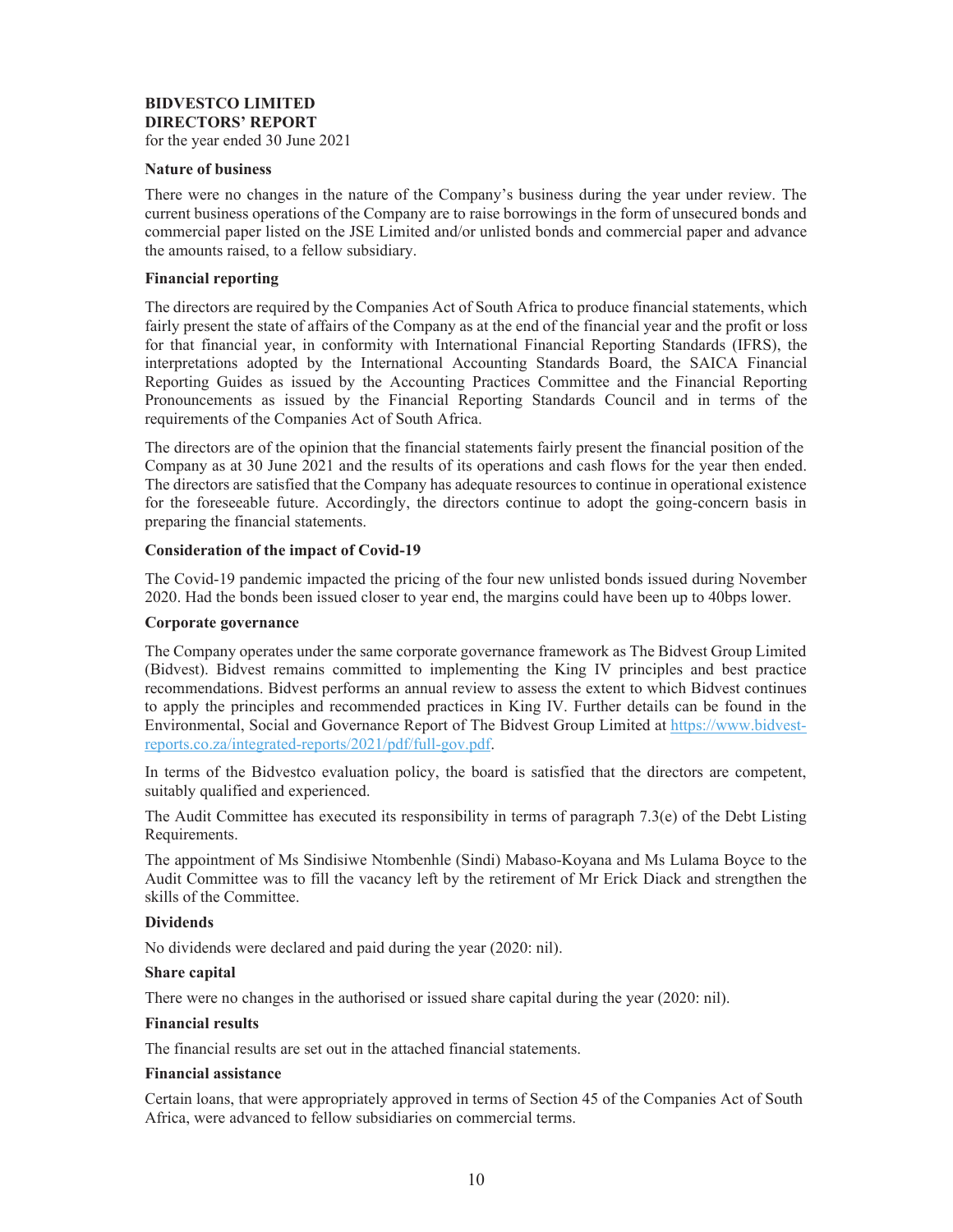### **BIDVESTCO LIMITED DIRECTORS' REPORT**

for the year ended 30 June 2021

### **Directors and secretary**

The directors of the Company during the year and at the date of this report are:

NT Madisa **–** Executive director

### *Qualification: Masters in Finance and Investment, BCom Honours in Economics and BSc in Economics and Mathematics*

Mpumi was previously chief director in the Gauteng provincial government. During her time at Bidvest, she has held various senior management and executive board director positions such as general manager business development, divisional director business development, corporate affairs director and sales and marketing director. She is a director of numerous Bidvest subsidiaries, board member of Business Leadership South Africa and the chairman of Adcock Ingram

### MJ Steyn – Executive director

### *Qualification: CA(SA)*

Mark joined Bidvest in May 1997 and has held various financial positions within Bidvest Freight. Since 2012, Mark held the position of chief financial officer of Bidvest Freight. Mark was appointed to the Bidvest board as chief financial officer, effective 1 March 2018. He serves on all South African divisional boards, divisional audit committees and served as a trustee on the various Group retirement funds.

NW Taylor – Executive director and Debt Officer

### *Qualifications : BComm, BAcc, CA(SA)*

Neil joined The Bidvest Group in March 2014 as the Group Treasurer. Neil was appointed as the Debt Officer with effect from 29 October 2020 in compliance with paragraph 7.3(G) of the Debt Listing Requirements. During his career he worked in dual roles of Group Financial Manager and Treasurer at PG Bison Ltd, Plate Glass & Shatterprufe Industries Ltd and Tsogo Sun Holdings Ltd. He obtained corporate banking experience at Nedbank Ltd between 2000 and 2004.

The Company secretary during the year was Ms I Roux. Subsequent to the year end on 10 August 2021, Ms I Roux resigned as Company Secretary to exclusively focus on her role as Executive: Corporate Affairs. Ms Nonqaba Katamzi was appointed to the position on the same day.

#### **Addresses**

Business address **-** 2nd Floor, Bidvest House, 18 Crescent Drive**,** Melrose Arch, 2196

Postal address - P O Box 87274, Houghton, 2041

### **Holding company and ultimate holding company**

The holding company is The Bidvest Group Limited, a company registered in the Republic of South Africa and listed on the JSE.

#### **Events subsequent to year end**

During July 2021, South Africa experienced civil unrest. This had no impact on the Company, as the company issues bonds and extends loans to fellow subsidiaries at rates linked to 3-month JIBAR. The 3-month JIBAR rate was not negatively impacted by these events.

There are no facts or circumstances which have occurred between the date of the statement of financial position and the date of this report which in our opinion are material for an appreciation of the state of the Company's affairs.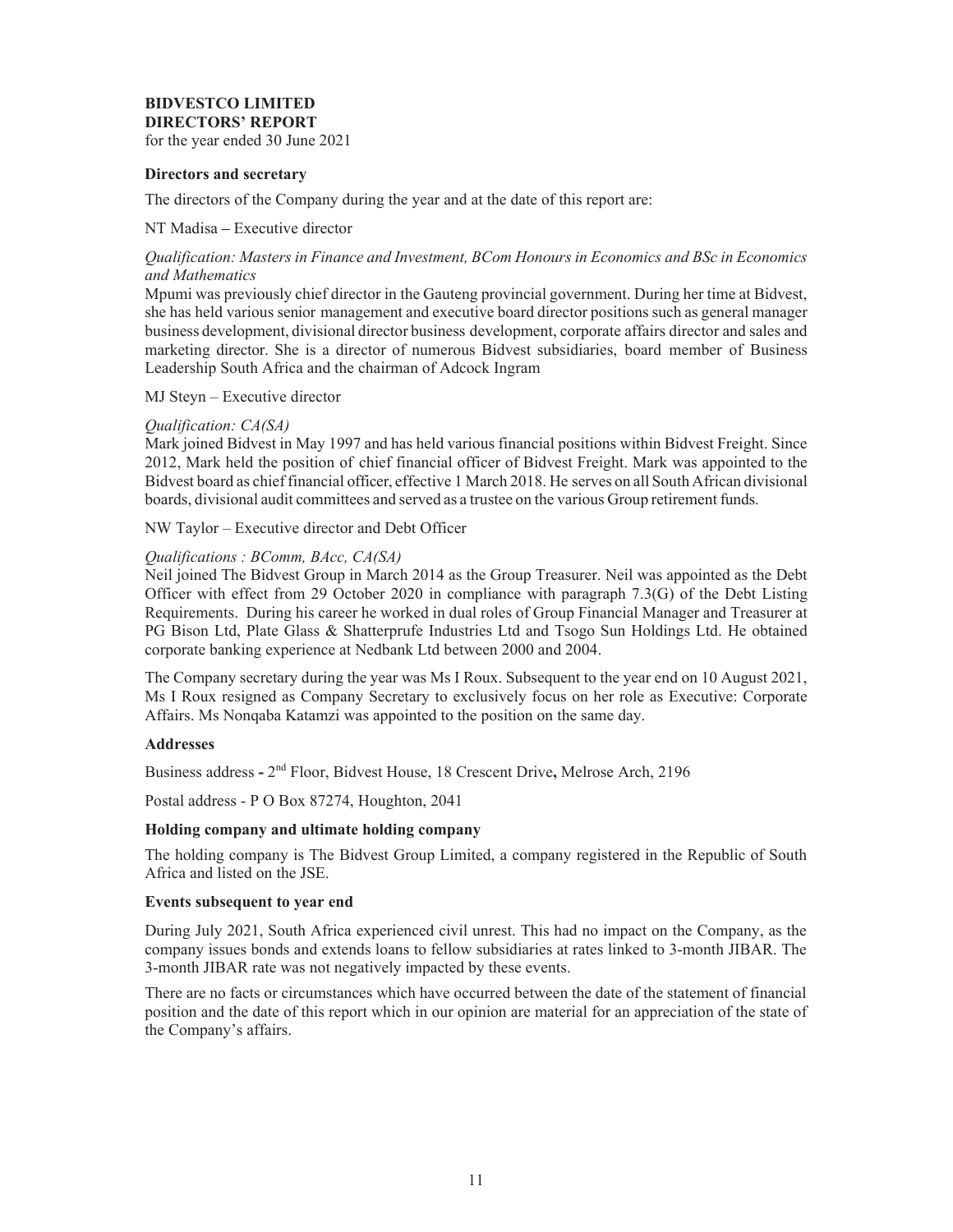for the year ended 30 June 2021

The Audit Committee of The Bidvest Group Limited (the Committee) assumed the role and responsibilities of the audit function of the Company. The Committee present its report in terms of section 94 of the Companies Act, 71 of 2008 as amended ("the Companies Act) and the King Code of Governance for South Africa King IV for the financial year ended 30 June 2021. The Committee has conducted its work in accordance with the written terms of reference approved by the board.

The Bidvest board has mandated the Committee as the Audit Committee of all Group companies which have a statutory requirement to have an Audit Committee, with the exception of companies which have established Committees under banking or insurance legislation.

In addition to its statutory responsibilities, the Committee's main objective is to assist the board in fulfilling its oversight responsibilities, particularly in relation to the evaluation of the adequacy and effectiveness of accounting policies, internal controls financial and corporate reporting processes, and assessing the effectiveness of the internal auditors.

### **Composition**

Mr EK Diack, who has been an independent non-executive director for nine years, retired from The Bidvest Group Limited Board ("Bidvest Board") with effect from 1 April 2021, as per the Group director tenure policy. Ms Sindisiwe Ntombenhle (Sindi) Mabaso-Koyana and Ms Lulama Boyce were appointed to Bidvest Board and to the Audit Committee with effect from 12 March 2021, Ms Mabaso-Koyana being appointed as the new chair to the Audit Committee.

As at the date of this report the Committee comprises the following members, who have the necessary skills and experience to fulfil the duties of the Committee:

- ¾ Ms Sindisiwe Ntombenhle (Sindi) Mabaso-Koyana (Independent Non-executive director and Chairman) – appointed 2021
- $\triangleright$  Ms Lulama Boyce (Independent Non-executive director) appointed 2021
- $\triangleright$  Ms RD Mokate (Independent Non-executive director) appointed 2018
- $\triangleright$  Ms N Siyotula (Independent Non-executive director) appointed 2020
- $\triangleright$  Mr NW Thomson (Independent Non-executive director) appointed 2018

The appointment of all members of the Committee is subject to shareholders' approval at the next annual general meeting to be held on Friday, 26 November 2021. The profiles of the members, including their qualifications, can be viewed on the Group website, https://www.bidvest-reports.co.za/integratedreports/2021/pdf/full-gov.pdf.

### **Frequency and attendance of meetings**

During the year under review, five meetings were held:

| <b>Audit</b>                           | $24$ Nov<br>2020 | 25 Feb<br>2021 | $27$ May<br>2021 | $30$ Aug<br>2021 | 2 Sept<br>2021 |
|----------------------------------------|------------------|----------------|------------------|------------------|----------------|
| S Mabaso-Koyana (chair) <sup>1</sup>   |                  |                |                  |                  |                |
| EK Diack (previous chair) <sup>2</sup> |                  |                |                  |                  |                |
| $L$ Boyce <sup>1</sup>                 |                  |                | $\mathcal{N}$    |                  |                |
| <b>RD</b> Mokate                       |                  |                | $\mathcal{L}$    |                  | $\sqrt{ }$     |
| N Siyotula                             |                  |                |                  |                  |                |
| NW Thomson                             |                  |                | $\mathcal{N}$    |                  | N              |

 $<sup>1</sup>$  - Appointed 12 March 2021</sup>

² - Retired 1 April 2021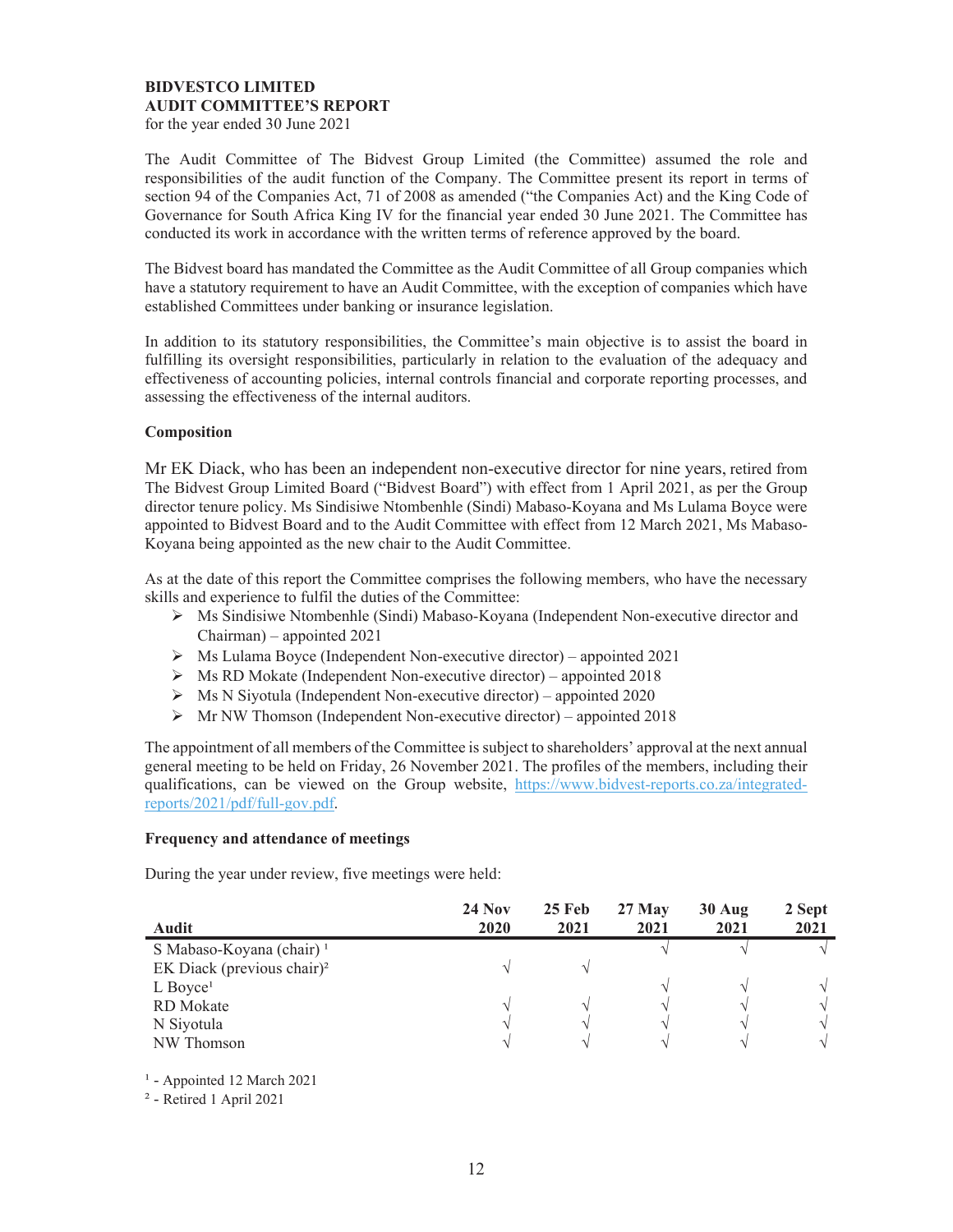for the year ended 30 June 2021

### **Statutory duties**

The Committee is satisfied that it has performed the statutory requirements for an Audit Committee as set out in the Companies Act as well as the functions set out in the terms of reference and that it has therefore complied with its legal, regulatory and other responsibilities.

There were no Reportable Irregularities for Bidvestco Limited, nor were any complaints or queries about the Bidvestco Limited financial reporting brought to the attention of the Audit Committee.

### **External auditor**

The Committee nominated and recommended the re-appointment of the external auditor, PricewaterhouseCoopers Inc, to the shareholders in compliance with the Companies Act and the appointment of Ms A Tshesane as designated auditor for the 2022 financial year.

The Committee satisfied itself that the audit firm is accredited, and that PricewaterhouseCoopers Inc was independent of the Company, which evaluation included consideration of the criteria relating to independence proposed by the Independent Regulatory Board for Auditors.

The Committee ensured that the designated external audit partner has not exceeded a five year tenure in this role. The Committee, in consultation with executive management, agreed to the engagement letter, terms, audit plan and budgeted audit fees.

The Committee ensured that the auditors did not provide any prohibited services, nor any services that include a threat of self-review. Non-audit services are pre-approved by the chairman of the Committee, are generally of an assurance nature, and are not material in relation to the external audit fee.

The Committee has the following responsibilities for external audit:

- Recommends the appointment of external auditor and oversees the external audit process. In this regard the Committee must:
	- o nominate the external auditor for appointment by the shareholders;
	- o approve the annual audit fee and terms of engagement of the external auditor;
	- o monitor and report on the independence of the external auditor in the annual financial statements;
	- o define a policy for non-audit services and pre-approve non-audit services to be provided by the external auditor;
	- o ensure that there is a process for the Committee to be informed of any reportable irregularities as defined in the Auditing Profession Act, 2005, identified and reported by the external auditor;
	- o review the quality and effectiveness of the external audit process and performance against their audit plan.

### **Key audit matter**

.

The Committee has applied its mind to the key audit matter identified by the external auditors and is comfortable that it has been adequately addressed and disclosed this item, which required significant judgment, was:

• assessment of guarantor in respect of the bonds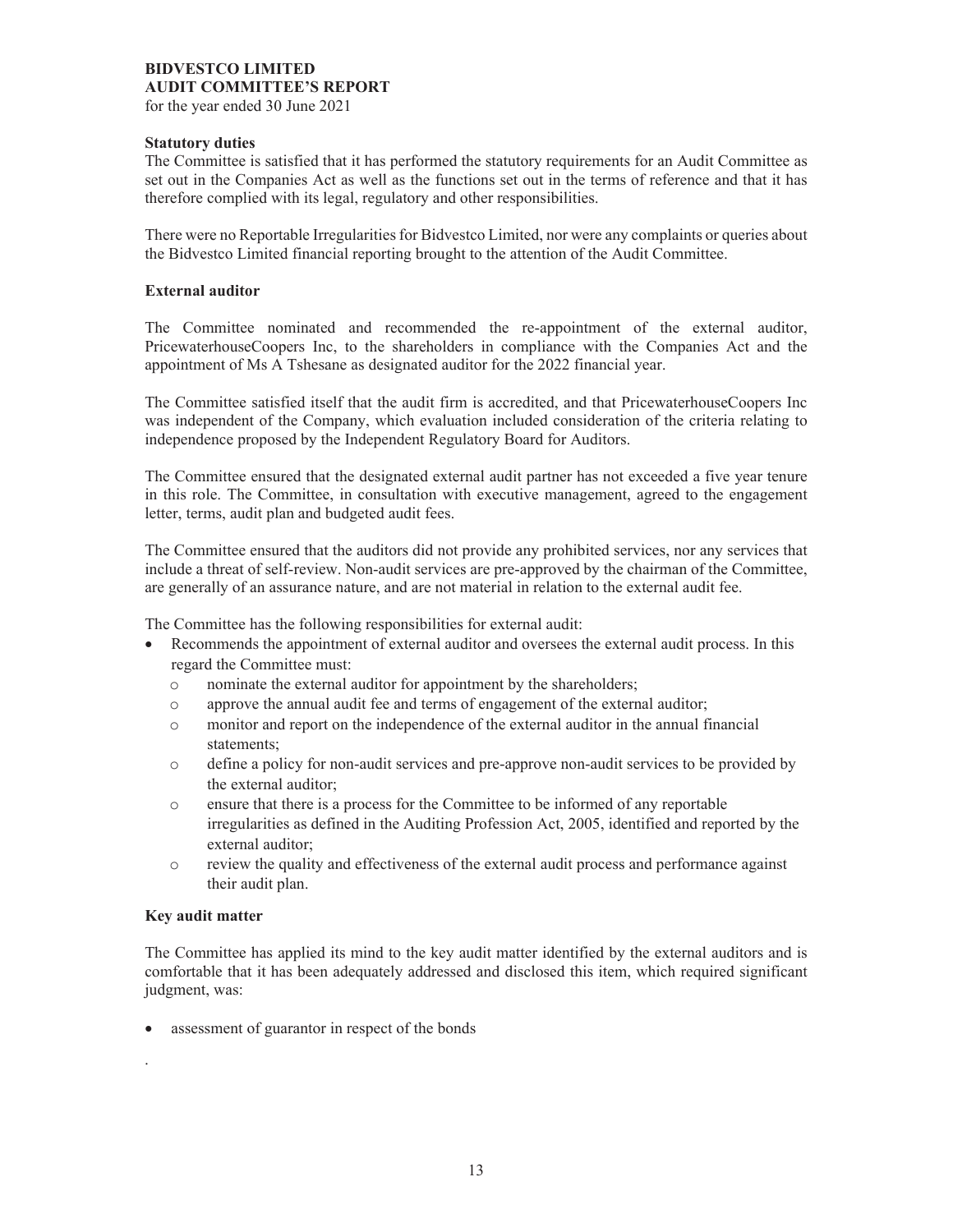for the year ended 30 June 2021

### **Internal audit**

The Committee has satisfied itself that the internal audit function was appropriately independent. The internal audit charter and the internal audit plan were approved by the Committee. Internal audit has access to the Committee, primarily through its chairman.

The Committee has the following responsibilities for internal audit:

- $\bullet$  the appointment, performance assessment and/or dismissal of the internal auditor;
- to approve the internal audit charter and the internal audit plan; and
- to ensure that the internal audit function is subject to an independent quality review as and when the Committee determines appropriate.

The Committee has reviewed the performance, qualifications and expertise of the Chief Audit Executive, Lauren Berrington, and is satisfied with the appropriateness of her expertise.

### **Internal financial control**

We have considered the reports of management, internal audit and external audit in arriving at our conclusion that the Company's system of internal controls and risk management is effective and that the internal financial controls form a sound basis for the preparation of reliable financial statements. No material breakdown in controls was identified during the year.

### **Risk management**

The Committee is responsible for reviewing the effectiveness of systems for internal control, financial reporting and financial risk management and considering the major findings of any internal investigations into control weaknesses, fraud or misconduct and management's response thereto. We have considered and relied on the work of the Risk Committee as well as the Social and Ethics Committee on the non-financial related risk areas.

The Committee, in conjunction with the Risk Committee, is responsible for:

- obtaining independent assurance on the effectiveness of the IT internal controls;
- overseeing the value delivery on IT and monitoring the return on investments on significant IT projects; and
- ensuring that IT forms an integral part of the Company's risk management.

An anonymous ethics line is in place. The service is managed by Deloitte and is independent of Bidvest. All calls reported are in total anonymity and without fear of discrimination. Monthly reports are provided by the independent service provider. The monitoring of reports from this service is shared between this Committee and the Social and Ethics Committee. The Committee is satisfied that appropriate disciplinary, criminal, and civil action has been taken.

### **Expertise of the financial director and finance function**

The Committee has reviewed the current performance and future requirements for the financial management of the Company and concluded that the current team has the appropriate skills, experience and expertise required to fulfil the finance function.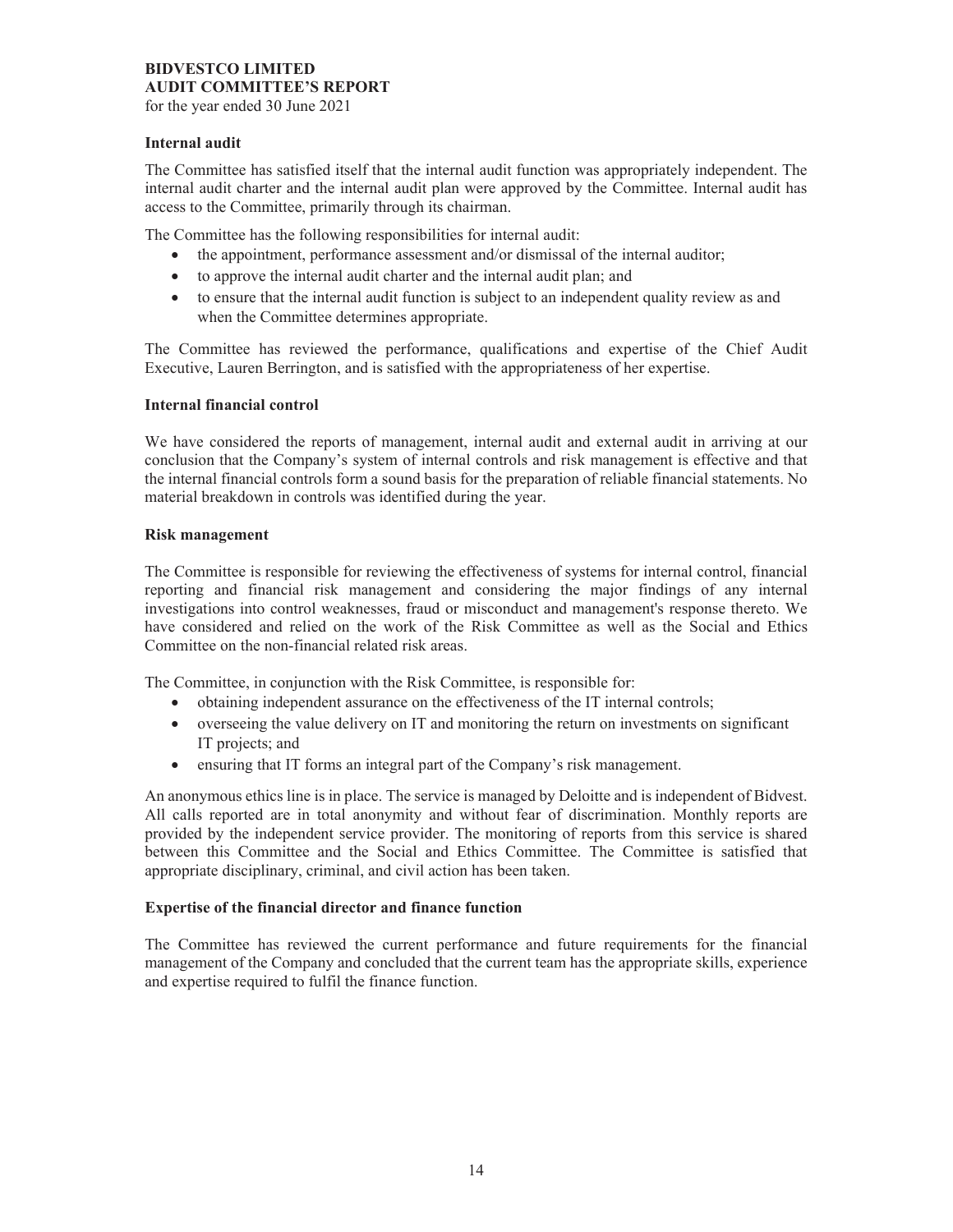for the year ended 30 June 2021

### **Going concern**

The Committee critically reviewed the documents prepared by management in which they assessed the going concern status of the Company. Specific consideration has been given to the impact of the Covid-19 pandemic and liquidity. Management has concluded that the Company is a going concern. The Committee concurred with management's assessment and recommended acceptance of this conclusion to the board.

### **Recommendation of the annual financial statements for approval by the board**

The Committee recommended the Company's annual financial statements for approval by the board.

On behalf of the Committee

**SN Mabaso-Koyana Chairman 21 October 2021**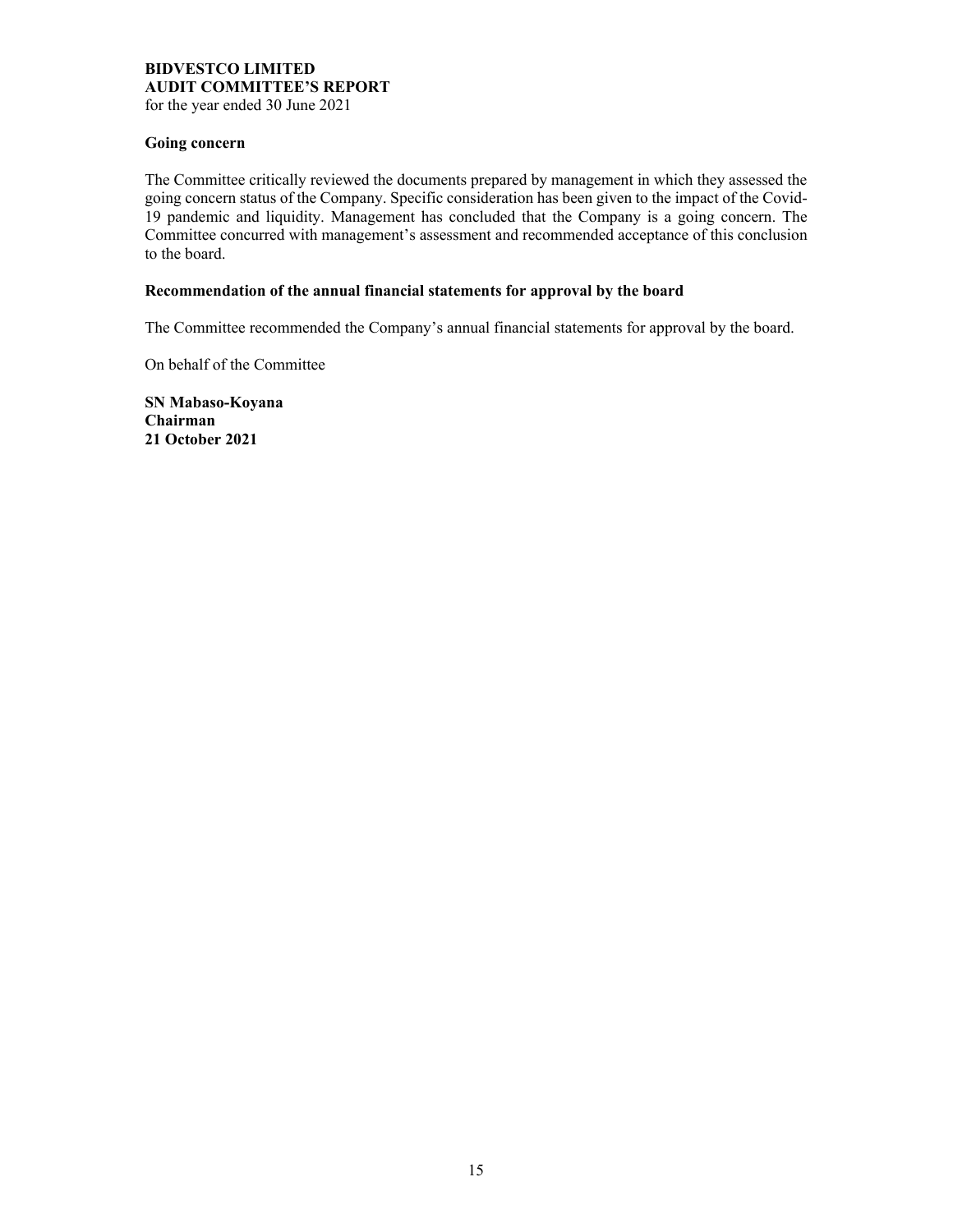# **BIDVESTCO LIMITED STATEMENT OF FINANCIAL POSITION**

as at 30 June 2021

|                                                | <b>Notes</b>   | 2021          | 2020          |
|------------------------------------------------|----------------|---------------|---------------|
| <b>Assets</b>                                  |                | $\bf{R}$      | R             |
| <b>Non-current assets</b>                      |                |               |               |
| Owing by fellow subsidiary - At amortised cost | $\overline{2}$ | 6 939 000 000 | 4 421 000 000 |
| Owing by holding company - At cost             | 3              | 44 068 357    | 44 068 357    |
| <b>Current assets</b>                          |                |               |               |
| Owing by fellow subsidiary - At amortised cost | 2              | 1 547 046 974 | 32 613 884    |
| Derivative financial instruments               | 4              | 50 807 644    | 101 785 032   |
|                                                |                | 8 580 922 975 | 4 599 467 273 |
| <b>Equity and liabilities</b>                  |                |               |               |
| <b>Capital and deficit</b>                     |                | 44 068 357    | 44 068 357    |
| Share capital                                  | 5              | 731 840       | 731 840       |
| Share premium                                  | 5              | 43 523 741    | 43 523 741    |
| <b>Accumulated</b> loss                        |                | (187 224)     | (187 224)     |
| <b>Non-current liabilities</b>                 |                |               |               |
| Financial liabilities - At amortised cost      | 6              | 6 939 000 000 | 4 421 000 000 |
| <b>Current liabilities</b>                     |                |               |               |
| Financial liabilities - At amortised cost      | 6              | 1 547 046 974 | 32 613 884    |
| Derivative financial instruments               | 4              | 50 807 644    | 101 785 032   |
|                                                |                | 8 580 922 975 | 4 599 467 273 |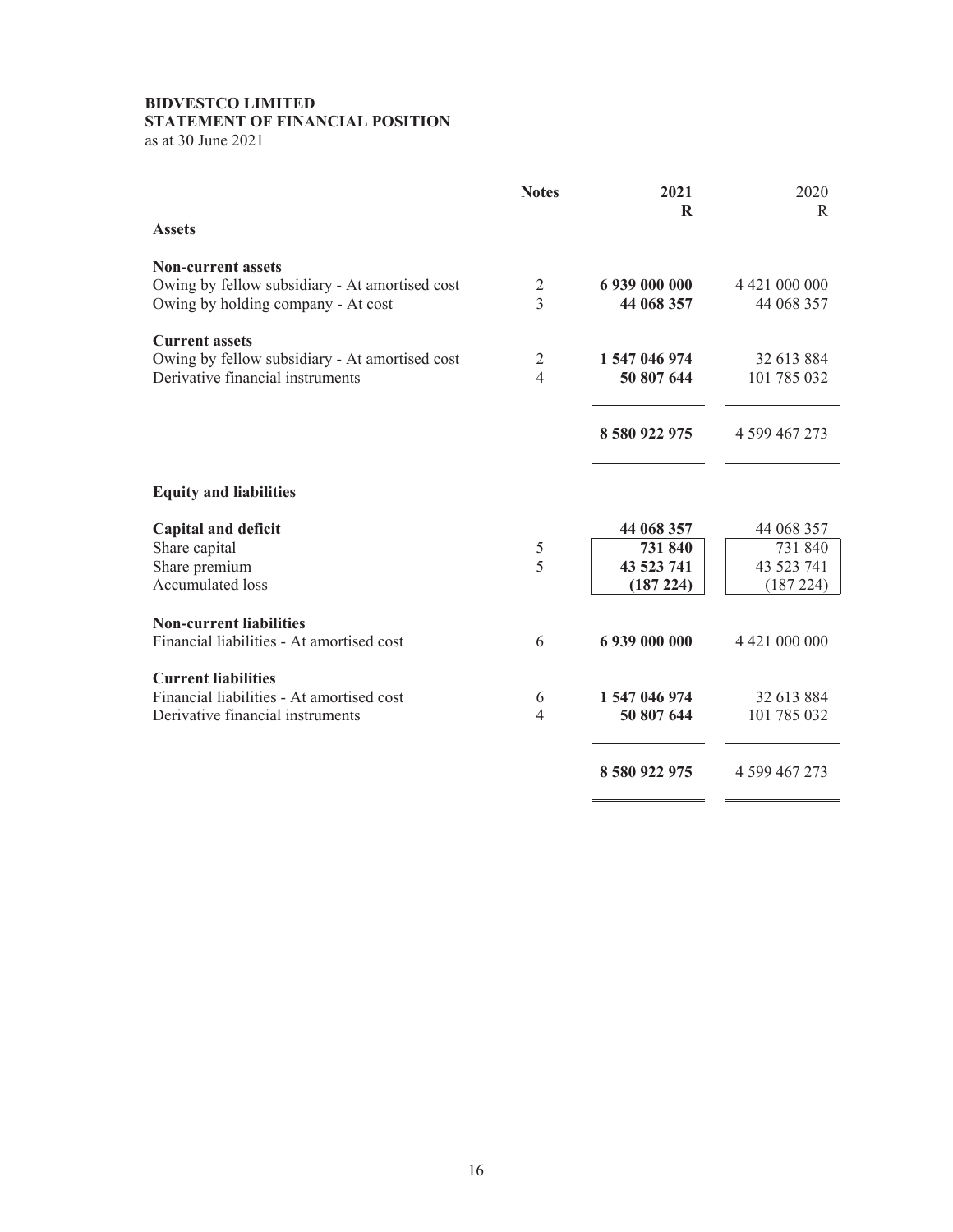### **BIDVESTCO LIMITED STATEMENT OF COMPREHENSIVE INCOME**

for the year ended 30 June 2021

|                                                           | <b>Notes</b> | 2021<br>R        | 2020<br>R    |
|-----------------------------------------------------------|--------------|------------------|--------------|
| Finance income from fellow subsidiary                     | 7            | 424 496 342      | 358 525 727  |
| Finance charges on borrowings                             | 8            | (424 496 342)    | (358525727)  |
| <b>Profit for the year</b>                                |              |                  |              |
| Other comprehensive income                                |              |                  |              |
| Items that may be classified subsequent to profit or loss |              |                  |              |
| Movement in fair value of interest rate swaps –           |              |                  |              |
| financial asset                                           |              | (50977388)       | 82 927 635   |
| Deferred tax                                              |              | 14 273 669       | (23 219 738) |
| Movement in fair value of interest rate swaps -           |              |                  |              |
| financial liability                                       |              | 50 977 388       | (82927635)   |
| Deferred tax                                              |              | $(14\ 273\ 669)$ | 23 219 738   |
| Total comprehensive income for the year                   |              |                  |              |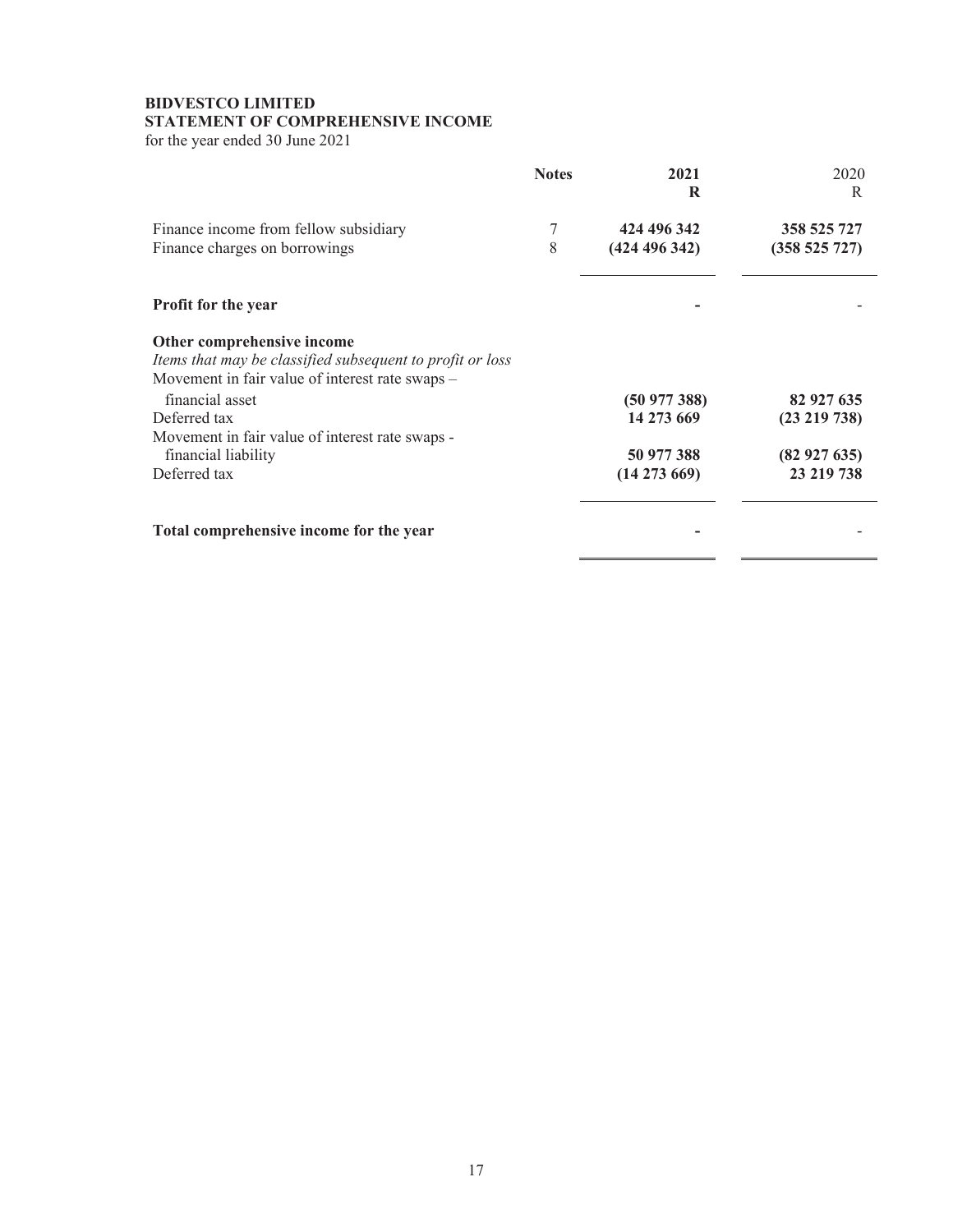### **BIDVESTCO LIMITED STATEMENT OF CHANGES IN EQUITY**

for the year ended 30 June 2021

|                                                                                                                                                                      |                       | 2021<br>R                                     | 2020<br>R                                                    |
|----------------------------------------------------------------------------------------------------------------------------------------------------------------------|-----------------------|-----------------------------------------------|--------------------------------------------------------------|
| Share capital                                                                                                                                                        |                       | 731 840                                       | 731 840                                                      |
| <b>Share premium</b>                                                                                                                                                 |                       | 43 523 741                                    | 43 523 741                                                   |
| <b>Accumulated loss</b><br>At beginning of the year<br>Profit for the year<br>Movement in other comprehensive income                                                 |                       | (187 224)                                     | (187 224)                                                    |
| Dividends paid                                                                                                                                                       |                       |                                               |                                                              |
|                                                                                                                                                                      |                       | 44 068 357                                    | 44 068 357                                                   |
| <b>STATEMENT OF CASH FLOWS</b><br>for the year ended 30 June 2021                                                                                                    | <b>Notes</b>          | 2021<br>$\bf R$                               | 2020<br>$\mathbb{R}$                                         |
| Net cash flow from operating activities                                                                                                                              |                       |                                               |                                                              |
| Finance income<br>Finance charges                                                                                                                                    | $\boldsymbol{7}$<br>8 | 392 063 252<br>(392063252)                    | 361 472 347<br>(361 472 347)                                 |
| Net cash flows from investing activities<br>Loans advanced to fellow subsidiaries<br>Loans repaid by fellow subsidiaries<br>Net cash flows from financing activities |                       | (4000000000)<br>(4000000000)<br>4 000 000 000 | (1082000000)<br>(1532000000)<br>450 000 000<br>1 082 000 000 |
| Borrowings raised<br>Borrowings repaid                                                                                                                               |                       | 4 000 000 000                                 | 1 532 000000<br>(450000000)                                  |

 $\overline{\phantom{0}}$ 

**Net cash flow -** -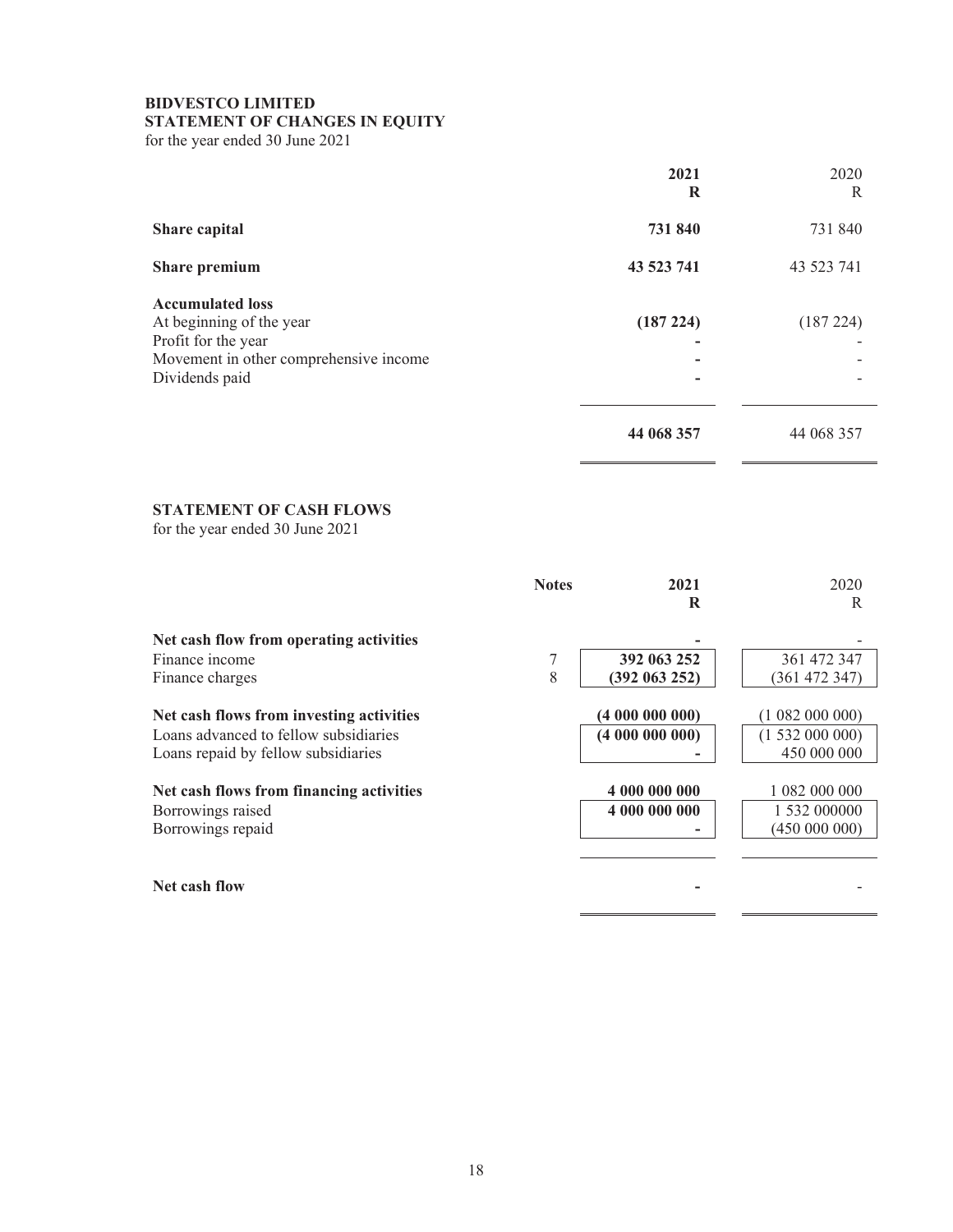for the year ended 30 June 2021

### **1. Accounting policies**

1.1 Statement of compliance

 The financial statements have been prepared in accordance with International Financial Reporting Standards (IFRS), the interpretations adopted by the International Accounting Standards Board, the SAICA Financial Reporting Guides as issued by the Accounting Practices Committee, the Financial Reporting Pronouncements as issued by the Financial Reporting Standards Council, in terms of the requirements of the Companies Act of South Africa and the JSE Debt Listings Requirements.

The accounting policies have been consistently applied with the previous financial year.

The Company is incorporated in the Republic of South Africa.

1.2 Basis of Preparation

The financial statements are prepared on the historical cost basis, other than certain financial instruments, which are valued at their fair value.

1.3 New standards adopted during the year

During the period the Company implemented the amendments to IAS 1: 'Presentation of financial statements' and IAS 8: 'Accounting policies, changes in accounting estimates and errors' (amendment in the definition of material). In addition, the amendments to IFRS 9, IAS 39 and IFRS 7 relating to the measurement and disclosure of financial instruments were also applied. The application of the aforementioned amendments has had no material impact on the financial statements.

- 1.4 Standards issued and not yet effective
	- x IFRS 9: (Amendments to) Financial Instruments; IAS 39: (Amendments to) Financial Instruments: Recognition and Measurement; and IFRS 7: (Amendments to) Financial Instruments: Disclosure – Interest rate benchmark reform (phase 2) (amendments for financial periods starting on or after 1 January 2021)
	- IAS 1: (Amendments to) 'Presentation of Financial Statements' classification of liabilities as current or non-current (amendments for financial periods starting on or after 1 January 2021)
	- IAS 37: (Amendments to) 'Provisions, Contingent Liabilities and Contingent Assets' on Onerous Contract / Cost of Fulfilling a Contract (amendments for financial periods starting on or after 1 January 2022)
	- Annual improvements cycle 2018 -2020 IFRS 9, 'Financial Instruments' has been amended to include only those costs or fees paid between the borrower and the lender in the calculation of "the 10% test" for derecognition of a financial liability. Fees paid to third parties are excluded from this calculation. (amendments for financial periods starting on or after 1 January 2022)

The directors do not believe that the changes in the above standards will have a material impact on the companies' financial statements.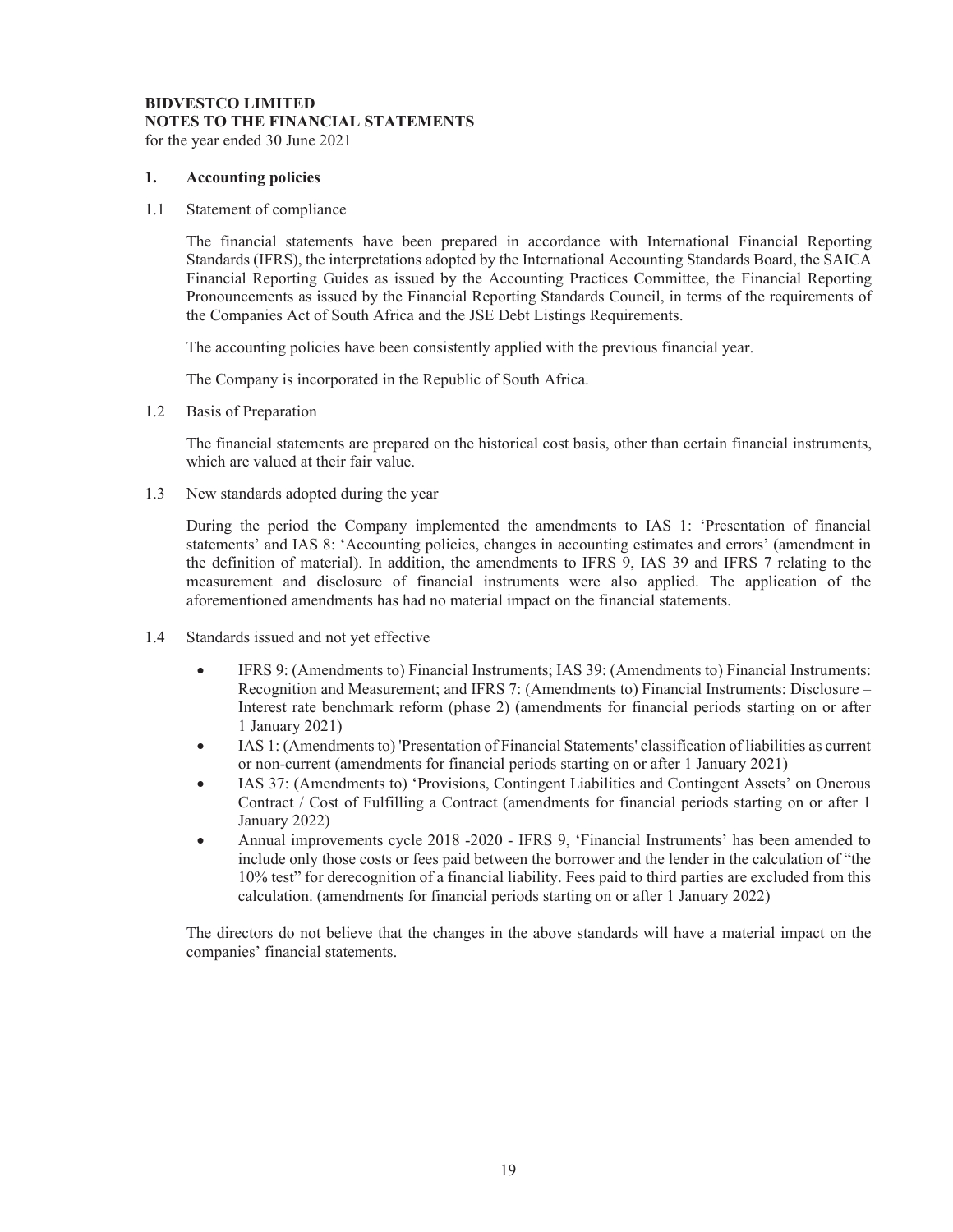for the year ended 30 June 2021

1.5 Financial Instruments

 A financial instrument is a contract that gives rise to a financial asset in one entity and a financial liability or equity instrument in another entity. Financial instruments are recognised when the Company becomes party to the contractual provisions of the arrangement.

Financial instruments are initially measured at fair value.

### **Classification and subsequent measurement**

The Company classifies financial assets in each of the IFRS 9 measurement categories based on the Company's business model for managing the financial asset and the cash flow characteristics of the financial asset.

Financial assets are classified into the following categories:

- Financial assets at amortised cost
- Investment at fair value through other comprehensive income (FVOCI) $*$

\*These relate to derivatives that are designated as hedging instruments.

A financial asset is measured at amortised cost if the financial asset is held in order to collect contractual cash flows, the contractual terms of the financial asset give rise to cash flows that are solely payments of principal and interest on the principal amount outstanding. Financial assets measured at amortised cost comprise of receivables from fellow subsidiaries and the holding company. These assets are subsequently measured at amortised cost using the effective interest method. The amortised cost is reduced by expected credit losses. Interest income, foreign exchange gains and losses and impairments are recognised in profit or loss. Any gain or loss on derecognition is recognised in profit or loss.

In assessing whether contractual cash flows are solely payments of principal and interest, 'principal' is defined as the fair value of the financial asset on initial recognition. 'Interest' is defined as consideration for the time value of money and for the credit risk associated with the principal amount outstanding during a particular period of time for other basic lending risks and costs as well as profit margin. In assessing whether the contractual cash flows are solely payments of principal and interest, the Company considers the contractual terms of the instrument. This includes assessing whether the financial asset contains a contractual term that could change the timing or amount of the contractual cash flows such that it would not meet this condition. In making this assessment, the Company considers: contingent events that would change the amount or timing of the cash flows; terms that may adjust the contractual coupon rate, including variable rate features; prepayment and extension features; and terms that limit the Company's claim to cash flows from specified assets.

Financial liabilities are classified into the following categories:

- Derivatives; and
- Financial liabilities at amortised cost.

Financial liabilities are classified as measured at amortised cost using the effective interest method and comprise of long-term financial liabilities and payables.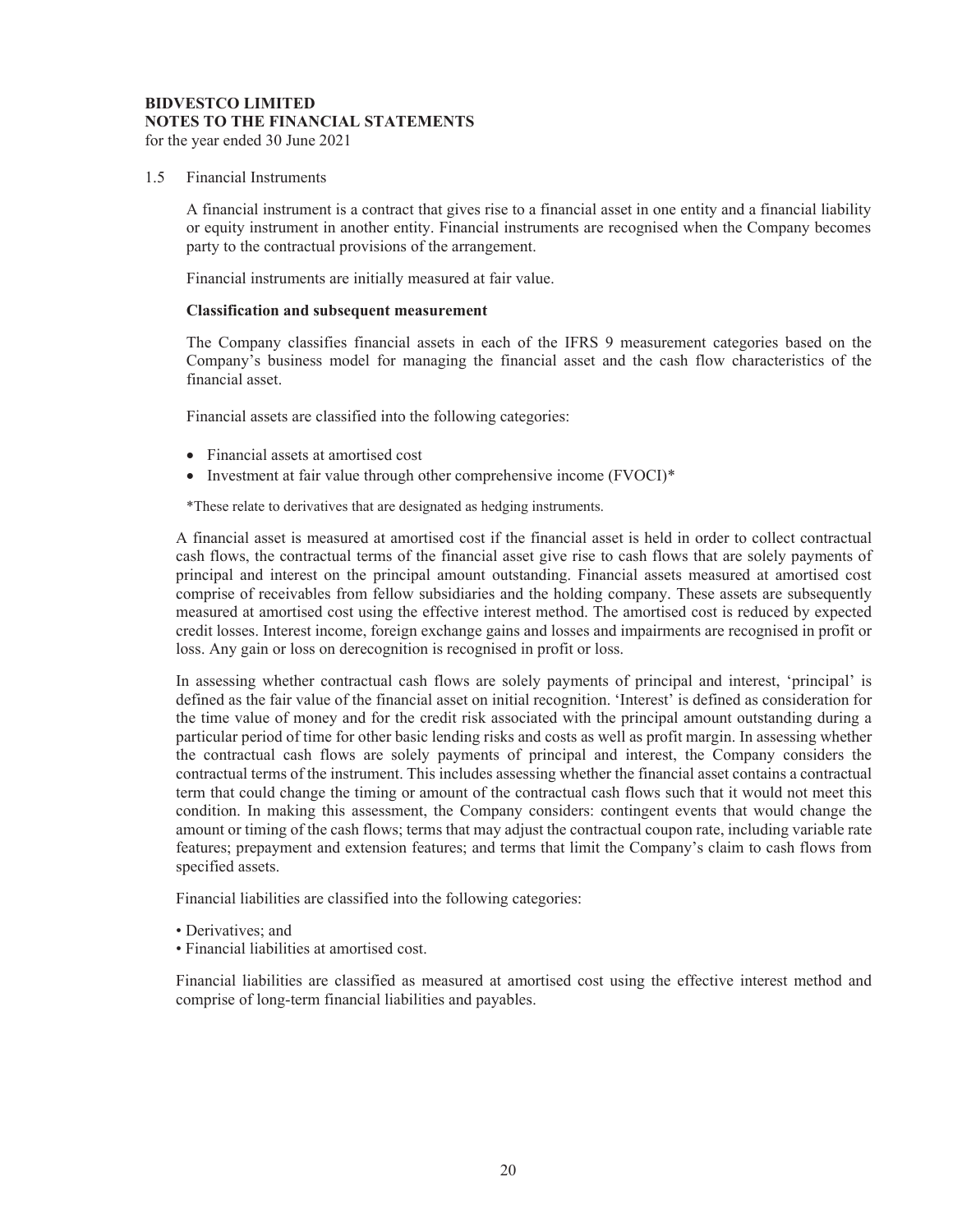for the year ended 30 June 2021

### 1.5 Financial Instruments (continued)

### **Derecognition**

Financial assets are derecognised when the Company realises the rights to the benefits specified in the contract, the rights expire, or the Company surrenders or otherwise loses control of the contractual rights that comprise the financial asset. On derecognition, the difference between the carrying amount of the financial asset and proceeds receivable and are recognised in profit or loss.

Financial liabilities are derecognised when the obligation specified in the contract is discharged, cancelled or expires. The Company also derecognises a financial liability when its terms are modified and the cash flows of the modified liability are substantially different, in which case a new financial liability based on the modified terms is recognised at fair value. On derecognition, the difference between the carrying amount of the financial liability, including related unamortised costs, and the amount paid for it, is recognised in profit or loss.

### **Off-setting**

Financial assets and liabilities are offset, and the net amount is presented in the statement of financial position, when there is a legally enforceable right to set off the amounts and there is an intention to settle them on a net basis or to realise the asset and settle the liability simultaneously.

### **Impairment**

The Company calculates allowance for credit losses as expected credit losses (ECLs) for financial assets measured at amortised cost. ECLs are credit losses considering the historical loss rates and the expected macroeconomic environment that the counterparties operate in. Credit losses are measured as the present value of all cash shortfalls, the difference between the cash flows due to the entity in accordance with the contract and the cash flows that the Company expects to receive. ECLs are discounted at the original effective interest rate of the financial asset.

Twelve-month ECLs are the portion of ECLs that result from default events that are possible within the 12 months after the reporting date (or a shorter period if the expected life of an instrument is less than 12 months). Lifetime ECLs are the ECLs that result from all possible default events over the expected life of a financial instrument. The maximum period considered when estimating ECLs is the maximum contractual period over which the Company is exposed to credit risk.

At each reporting date, the Company assesses whether financial assets carried at amortised cost are credit impaired. A financial asset is 'credit-impaired' when one or more events that have a detrimental impact on the estimated future cash flows of the financial asset have occurred. Evidence that a financial asset is creditimpaired includes observable data about the following events: significant financial difficulty of the borrower; a breach of contract, such as a default; and/or it is becoming probable that the borrower will enter bankruptcy or other financial reorganisation.

The Company assumes that the credit risk on a financial instrument has not increased significantly if the financial instrument is determined to have a low credit risk at the reporting date. Loans with fellow subsidiaries are considered to have a low credit risk due to their profit making and no default history. If fellow subsidiaries default on their loan repayments, credit risk is considered to have increased, and the loan receivable is moved to Stage 2. A lifetime credit loss allowance is recognised for receivables classified in Stage 2.

Loss allowances for financial assets measured at amortised cost are deducted from the gross carrying amount of the assets. The gross carrying amount of the financial asset is written off when the Company has no reasonable expectations of recovering a financial asset in its entirety or a portion thereof.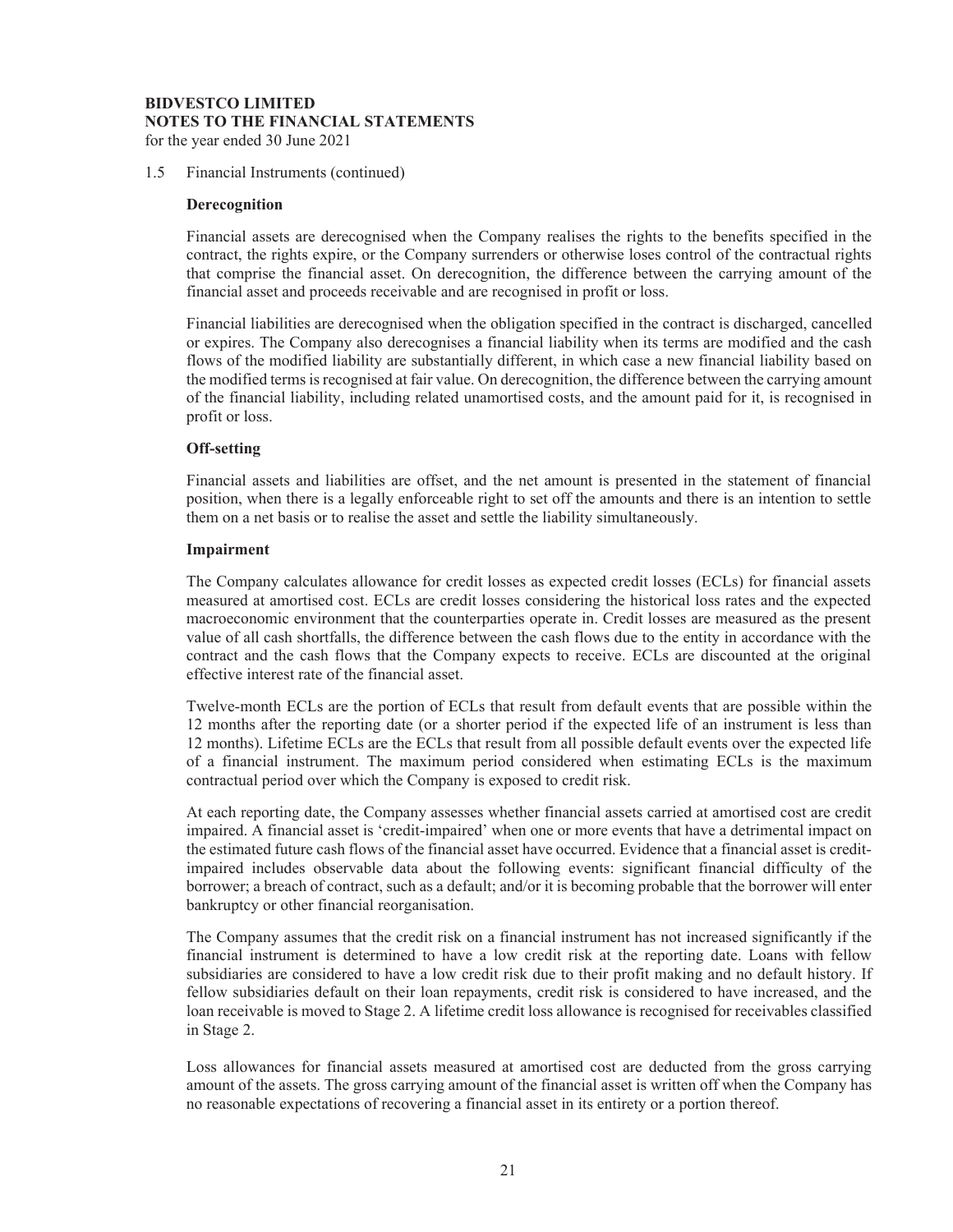for the year ended 30 June 2021

### 1.5 Financial Instruments (continued)

### **Impairment** (continued)

The Company measures expected credit losses of a financial instrument in a way that reflects: An unbiased and probability-weighted amount that is determined by evaluating a range of possible outcomes; The time value of money; and reasonable and supportable information that is available without undue cost or effort at the reporting date about past events, current conditions, and forecasts of future economic conditions of the industries in which the borrowers operate.

The following methodologies were implemented, where ECLs are calculated using three main components; a probability of default (PD); a loss given default (LGD); and the exposure at default (EAD):

### **Point-in-time PD estimates:**

Calibration of credit risk to a 12- month PD as required for the Bidvest Group.

### **LGD estimates:**

An LGD benchmarking approach was used due to limited default and recovery data.

### **EAD estimates:**

EAD estimates were determined using a combination of external benchmark studies for committed lines and regulatory estimates for financial guarantees.

- Stage 1 A financial instrument that is not credit impaired on initial recognition is classified in "Stage 1" and has its credit risk continuously monitored by the Company.
- Stage 2 If a significant increase in credit risk (SICR) since initial recognition is identified, the financial instrument is moved to "Stage 2" but is not yet deemed to be credit impaired.
- Stage 3 If the financial instrument is credit impaired, the financial instrument is then moved to "Stage 3".

Financial instruments in Stage 1 have their ECL measured at an amount equal to the portion of lifetime expected credit losses that result from default events possible within the next 12 months. Instruments in Stage 2 and 3 have their ECL measured based on expected credit losses on a lifetime basis. Both forward looking and historical information are considered when determining ECL. The Company does not rebut the presumption in IFRS 9 that all financial assets which are more than 30 days past due have experienced a significant increase in credit risk, and accordingly are classified as Stage 2 in the calculation of ECL. In addition, the Company's policy is not to rebut the presumption in IFRS 9 that financial assets which are more than 90 days past due are in default, and accordingly are classified as Stage 3 in the ECL calculation.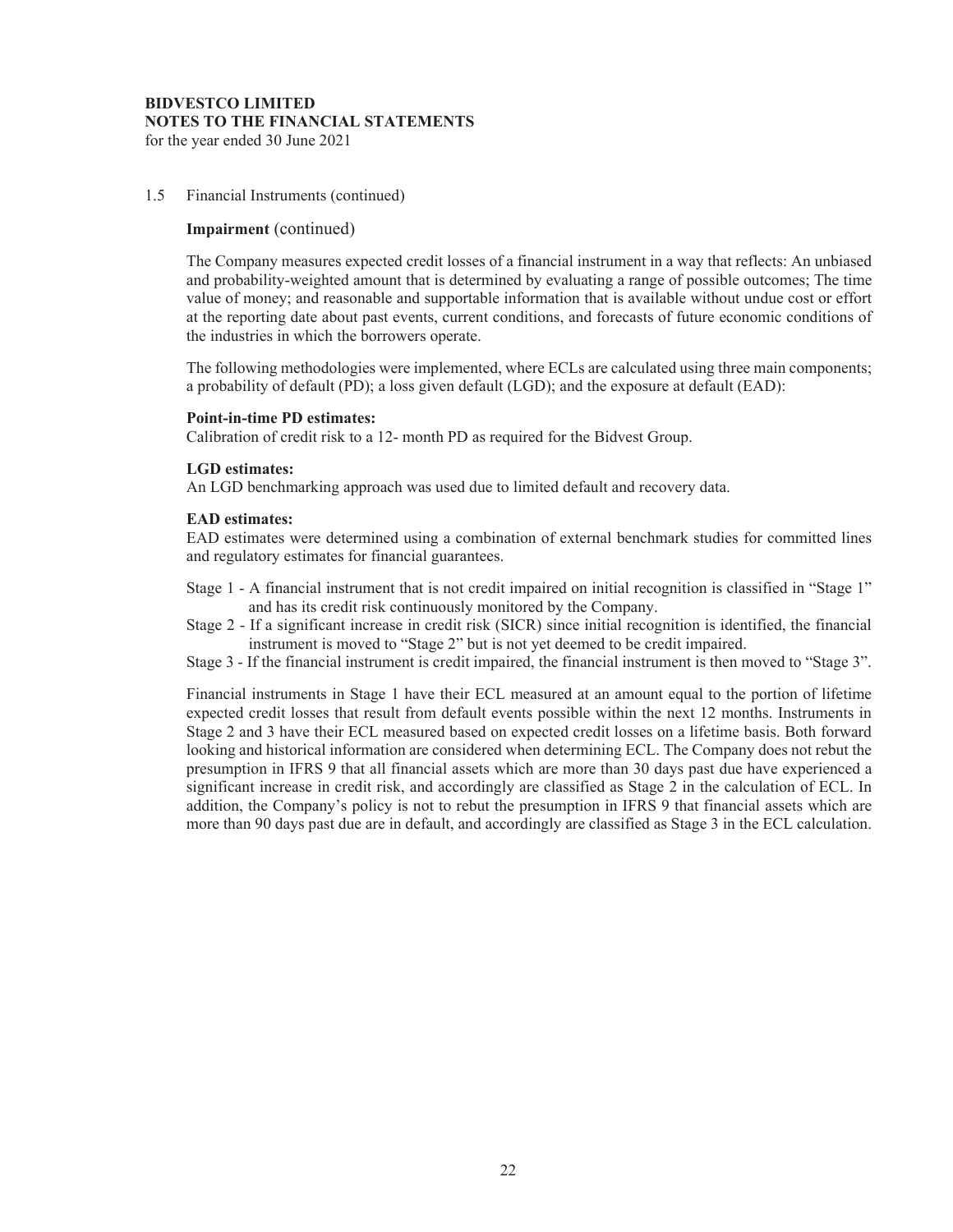for the year ended 30 June 2021

### 1.6 Hedge accounting

A derivative is a financial instrument whose value changes in response to an underlying variable, that requires little or no initial investment and that is settled at a future date.

The Company uses derivative financial instruments to manage its exposure to interest rate risk. Derivative financial instruments comprise of interest rate swaps. Derivative financial instruments are initially measured at fair value and are subsequently re-measured at their fair value with all changes in fair value recognised in other comprehensive income. The method of recognising the resulting fair value gain or loss depends on whether the derivative is designated as a hedging instrument, and if so, the nature of the item being hedged. Interest rate swaps are entered into in order to fix interest rates for predetermined periods.

The Company designates interest rate swaps as cash flow hedges. Hedge accounting is used for derivatives designated in this way, provided specific criteria are met. The Company documents, at the inception of the transaction, the relationship between hedging instruments and hedged items, as well as its risk management objective and strategy for undertaking various hedge transactions. The Company also documents its assessment, both at hedge inception and on an on-going basis, of whether the derivatives that are used in hedging transactions are highly effective in offsetting changes in cash flows of hedged items. The effective portion of changes in the fair value of derivatives that are designated and qualify as cash flow hedges are recognised in the cash flow hedging reserve in equity. The gain or loss relating to the ineffective portion is recognised immediately in profit or loss. Hedge accounting is discontinued when the Company revokes the hedging relationship, when the hedging instrument expires or is sold, terminated, or exercised, or when it no longer qualifies for hedge accounting.

If the hedged transaction is no longer expected to occur, the cumulative unrealised gain or loss is recognised in profit and loss immediately.

### 1.7 Finance income and charges

 Finance revenue and costs are recognised on an accrual basis using the effective interest rate method. The effective interest method is a method of calculating the amortised cost of a debt instrument and of allocating finance revenue over the relevant period. The effective interest rate is the rate that exactly discounts estimated future cash receipts (including all fees and points paid or received that form an integral part of the effective interest rate, transaction costs and other premiums or discounts) through the expected life of the debt instrument, or, where appropriate, a shorter period, to the net carrying amount on initial recognition.

### 1.8 Taxation

 Deferred taxation is recognised using the balance sheet liability method based on temporary differences between the tax base of an asset or liability and its balance sheet carrying amount. Temporary differences are differences between the carrying amount of assets and liabilities for financial reporting purposes and their tax base. The amount of deferred tax provided is based on the expected manner of realisation or settlement of the carrying amount of assets and liabilities using tax rates enacted or substantively enacted at the statement of financial position date. Deferred taxation is recognised directly in equity. The effects on deferred taxation of any changes in tax rates are charged or credited directly to equity.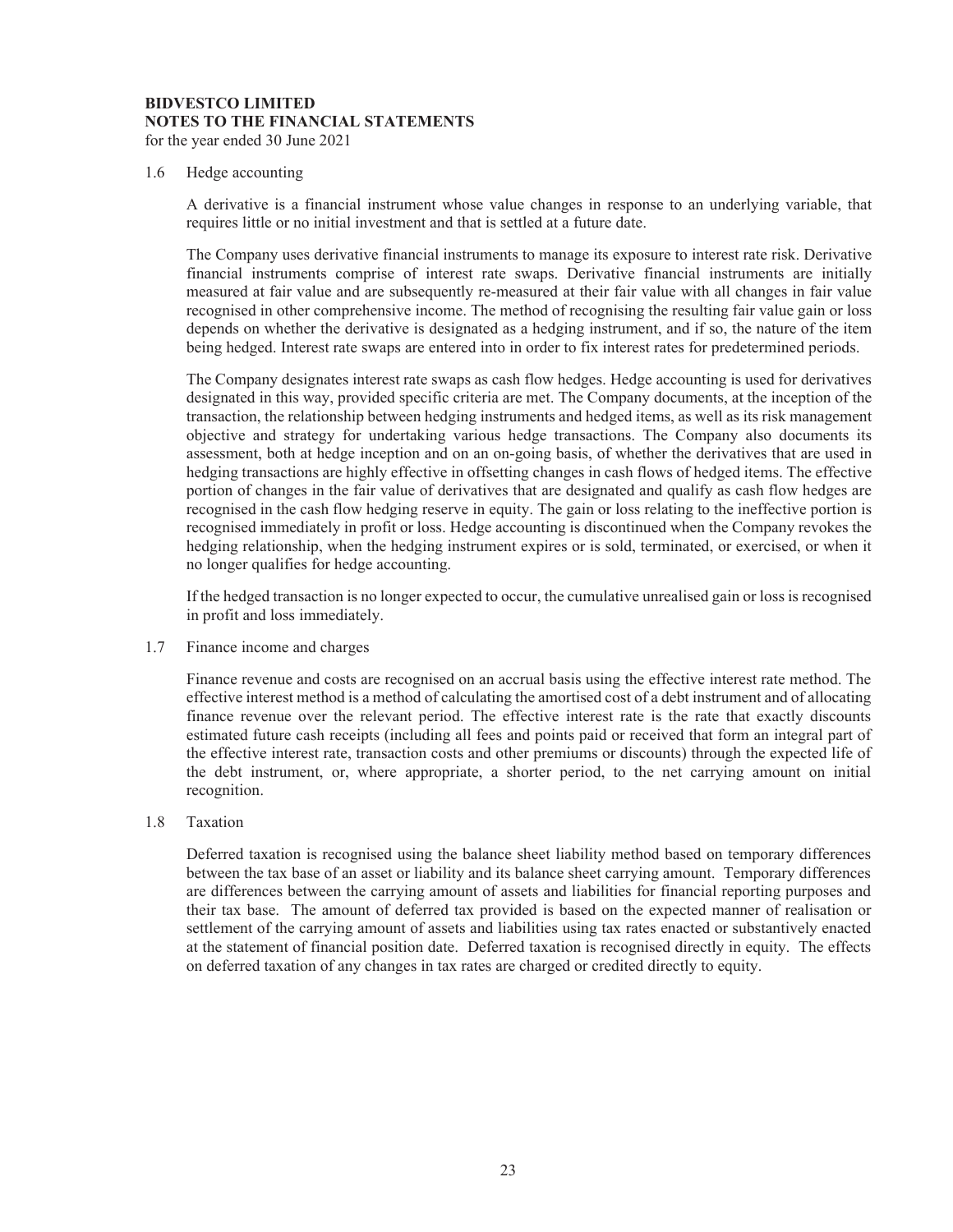for the year ended 30 June 2021

1.9 Segmental information

There are no other segments, the information as included in the financial statements are presented to the chief operating decision maker.

1.10 Accounting estimates and judgements

All financial assets are receivable from the holding company and Bidvest Treasury Services Pty Ltd (BTS). BTS manages the Bidvest Group's South African funding requirements and facilities. The likelihood of BTS defaulting on their debt owing is highly unlikely. BTS only extends loans to fellow subsidiaries, all of which have a profit-making history. In the unlikely event that the fellow subsidiaries are unable to repay their debt owing to BTS, the ultimate holding company, The Bidvest Group Limited, will step in to settle the debt. Taking the above factors into account the loss allowance on loans receivable from fellow subsidiaries and the holding company is considered to be immaterial.

Over the counter derivative financial instruments are valued using internal models. The fair values are determined using dealer price quotations, discounted cash flow models and option pricing models, which use various inputs including current market and contractual prices for underlying instruments, time to expiry, yield curves and volatility of underlying instruments. Such instruments are classified within Level 2 hierarchy as the inputs used in pricing models are generally market observable or derived from market observable data.

No other significant judgements or estimates were made when preparing these financial statements.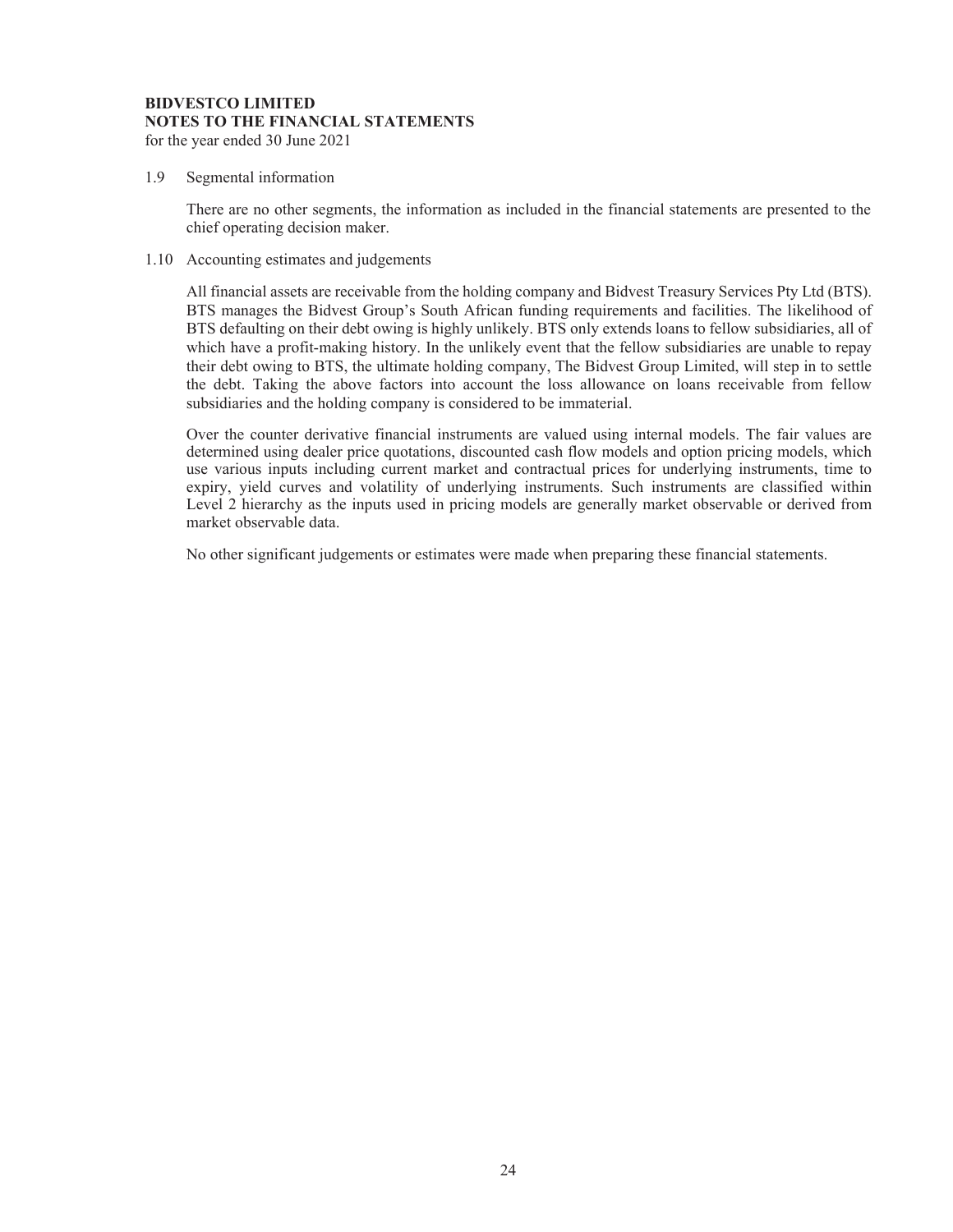for the year ended 30 June 2021

| ___ | 2021   | 2020                |
|-----|--------|---------------------|
|     | m<br>ĸ | $\mathbf{R}$<br>. . |

### **2. Owing by fellow subsidiary – At amortised cost**

Amounts advanced to Bidvest Treasury Services Proprietary Limited

| Non-current                 |               |            |
|-----------------------------|---------------|------------|
| Loans receivable            | 6 939 000 000 |            |
|                             |               |            |
| Current                     |               |            |
| Loans receivable            | 1 482 000 000 |            |
| Interest receivable accrued | 65 046 974    | 32 613 884 |
|                             | 1 547 046 974 | 32 613 884 |
|                             |               |            |

### *Terms of loans*

The loan capital is payable in bullet repayments from 15 November 2021 – 6 November 2024. Interest on all loans are payable on a quarterly basis, except for one loan of R200 million on which interest is payable on a biannual basis.

| Loans bearing interest at effective fixed interest rates ranging between |               |               |
|--------------------------------------------------------------------------|---------------|---------------|
| $8.35\% - 9.60\%$ (2020: $8.35\% - 9.60\%$ )                             | 1 611 000 000 | 1 611 000 000 |
| Loans bearing interest linked to 3-month JIBAR plus margins ranging      |               |               |
| between $1.17\%$ - $2.10\%$ (2020: 1.17% - 1.35%)                        | 6 810 000 000 | 2 810 000 000 |

The fair value of financial assets advanced at variable and fixed rates are categorised as Level 2.

 The carrying value of all financial assets approximate their fair value except for the aggregated financial assets below:

| Carrying value | 4 200 000 000 | 2 396 000 000 |
|----------------|---------------|---------------|
| Fair value     | 4 250 268 810 | 2 372 916 116 |

 The fair value of all financial assets approximates their carrying amount, except as indicated above. The fair value of all financial assets awarded, with a carrying value of R8 421 million is R 8 477 million (2020: Carrying value of R4 421 million and fair value of R4 399 million).

Refer to note 10.2 for details on the contractual maturities of the financial assets, including interest receipts.

### **3. Owing by holding company – At amortised cost**

| Amount owing by The Bidvest Group Limited, interest free |            |            |
|----------------------------------------------------------|------------|------------|
| with no fixed terms of repayment, repayable on demand    | 44 068 357 | 44 068 357 |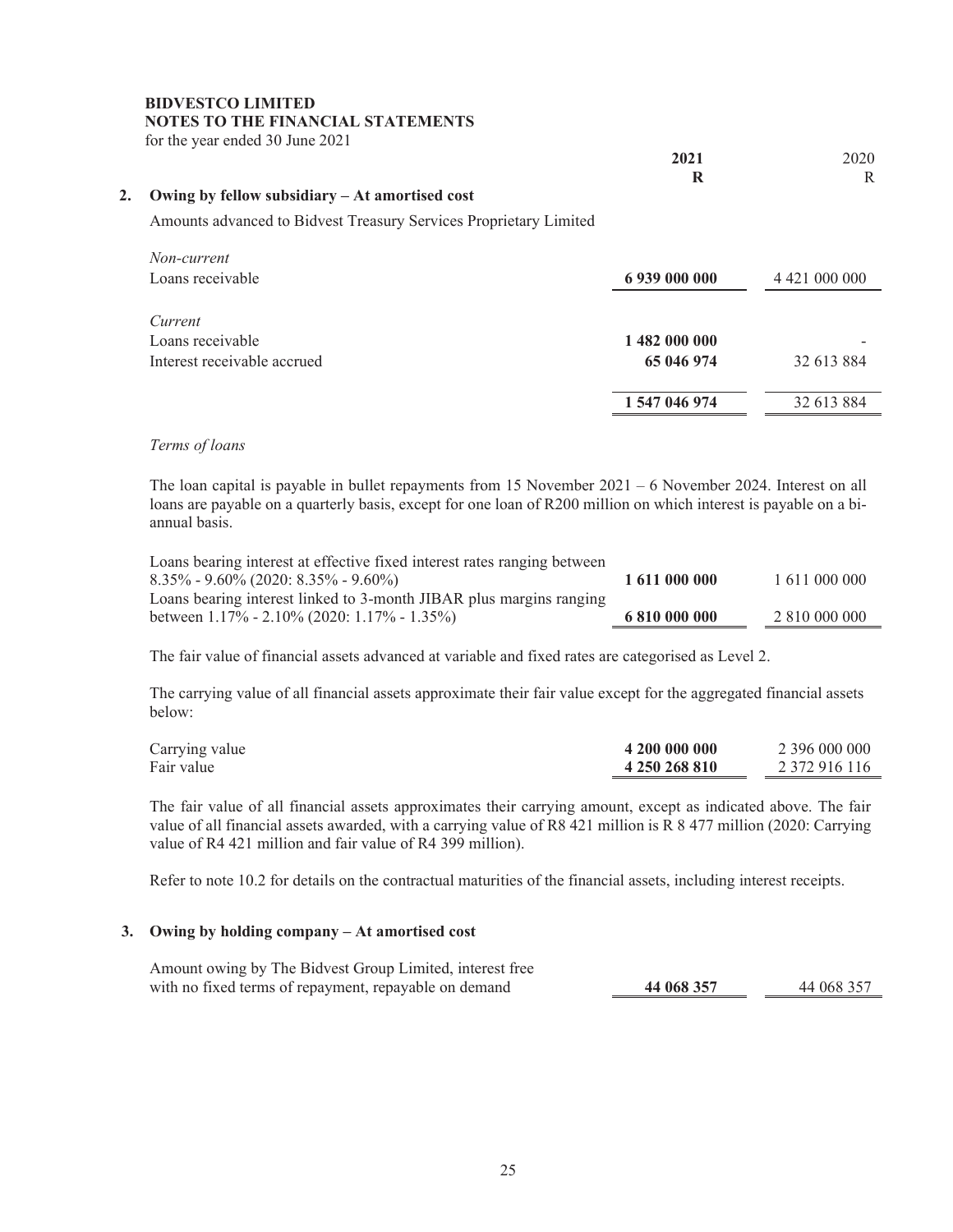for the year ended 30 June 2021

### **4. Derivative financial instruments**

The Company has the following active interest rate swap contracts with counterparty banks:

| Hedge items - Stock code                 | BID <sub>08</sub> | BID <sub>09</sub> | <b>BID010</b>    |
|------------------------------------------|-------------------|-------------------|------------------|
| Principle Bond and Swap notional value - | 300 000           | 568 000           | 543 000          |
| R'000                                    |                   |                   |                  |
| Term                                     | 5-year bond       | 3-year bond       | 5-year bond      |
| Swap start date                          | 1 April 2019      | 15 May 2019       | 15 May 2019      |
| Bond redemption date, swap termination   | 30 June 2022      | 15 November 2021  | 15 November 2023 |
| date                                     |                   |                   |                  |
| Spread (bps) above 3-month JIBAR         | 180               | 123               | 140              |
| Fixed swap rate, including spread        | $9.00\%$          | 8.35%             | 8,78%            |
| Interest settlement periods              | Ouarterly         | Quarterly         | Quarterly        |

The difference between the fixed and floating interest rates on the above swaps are settled on a quarterly basis simultaneously with the payment of interest to bondholders. The interest rate swap contracts have enabled the Company to mitigate the risk of fluctuating interest rates on the fair value of the bonds issued. The interest rate swaps have been designated as hedging instruments and accounted for as cash flow hedges.

The fair value of the interest rate swaps at the reporting date is determined by discounting the future cash flows using the interest rate curves at the reporting date and the credit risk inherent in the contracts, resulting in a fair value liability of R50 807 644 (2020: R101 785 032).

The Company has back-to-back agreements with BTS for the above interest rate swaps. The back-to-back agreements reflect the same terms and conditions as per the counterparty banks interest rate swap contracts. The fair value of the back-to-back interest rate swaps at the reporting date is determined by discounting the future cash flows using the interest rate curves at the reporting date and the credit risk inherent in the agreements, resulting in a fair value asset of R50 807 644 (2020: R101 785 032).

Refer to 1.10 Accounting estimates and judgements for further details as to how the fair value of Derivative financial instruments are determined.

|    |                                            | 2021<br>R  | 2020<br>R  |
|----|--------------------------------------------|------------|------------|
| 5. | Share capital and premium                  |            |            |
|    | Authorised                                 |            |            |
|    | 120 000 000 ordinary shares of 1 cent each | 1 200 000  | 1 200 000  |
|    | <b>Issued</b>                              |            |            |
|    | 73 183 968 ordinary shares of 1 cent each  | 731 840    | 731 840    |
|    |                                            |            |            |
|    | Share premium                              | 43 523 741 | 43 523 741 |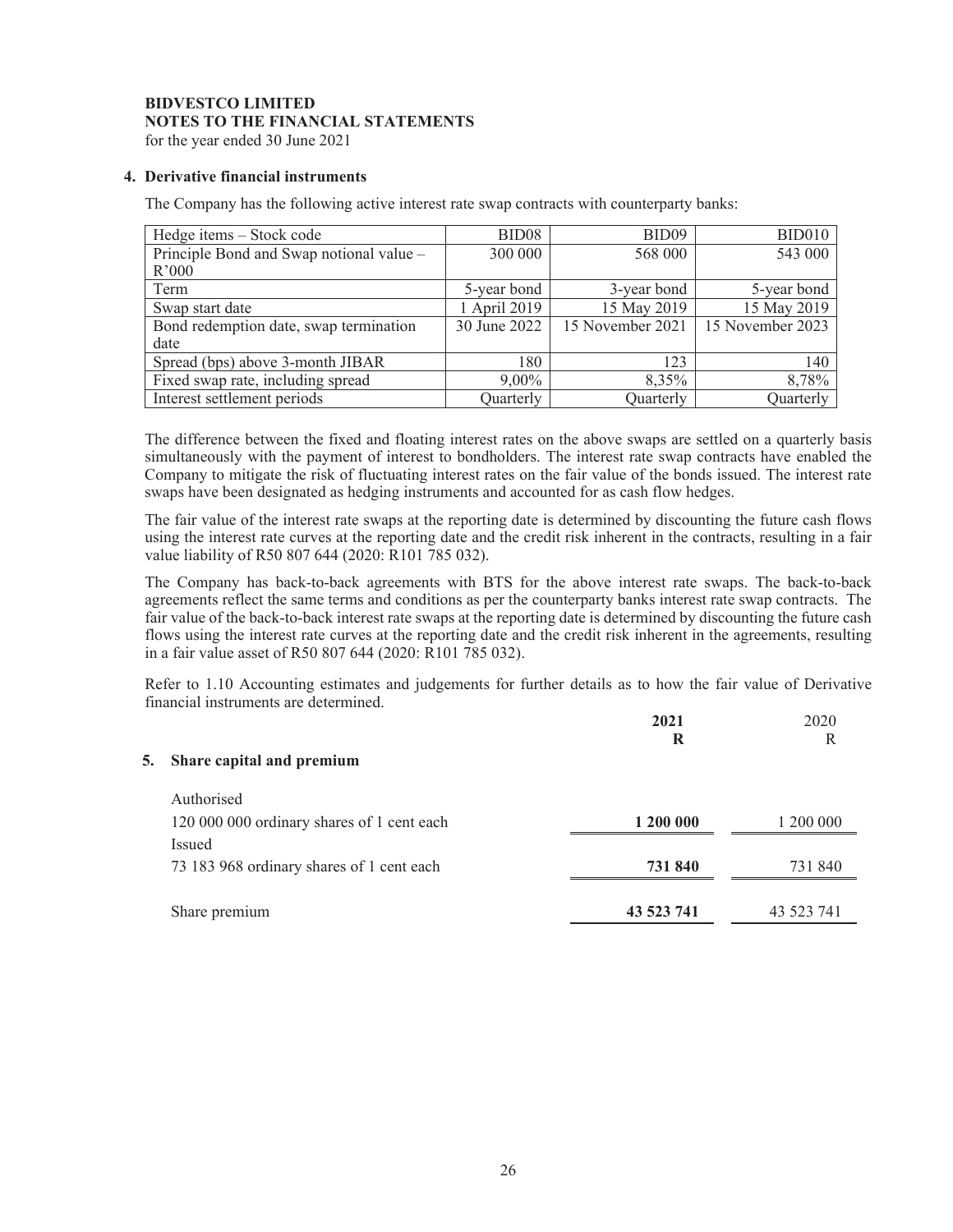for the year ended 30 June 2021

|    |                                           | 2021          | 2020          |
|----|-------------------------------------------|---------------|---------------|
| 6. | Financial liabilities - At amortised cost | R             | R             |
|    | Non-current                               |               |               |
|    | <b>Bonds</b>                              | 6939000000    |               |
|    | Current                                   |               |               |
|    | <b>Bonds</b>                              | 1 482 000 000 |               |
|    | Interest payable accrued                  | 65 046 974    | 32 613 884    |
|    |                                           | 1 547 046 974 | 32 613 884    |
|    | Schedule of repayment of borrowings       |               |               |
|    | Year ended June 2021                      |               |               |
|    | Year ended June 2022                      | 1 482 000 000 | 1 482 000 000 |
|    | Year ended June 2023                      | 1 614 000 000 | 614 000 000   |
|    | Thereafter                                | 5 325 000 000 |               |
|    |                                           | 8 421 000 000 | 4 421 000 000 |
|    |                                           |               |               |

The fair value of financial liabilities issued at variable and fixed rates are categorised as Level 2. The fair value of all bonds approximates their carrying amount, except as detailed below. The fair value of all bonds in issue, with a carrying value of R8 421 million is R 8 477 million (2020: Carrying value of R4 421 million and fair value of R4 399 million). Refer to note 1.10.

 The carrying value of all bonds approximate their fair value except for material differences affecting the aggregated bonds below:

| Carrying value | 4 200 000 000 | 2 396 000 000 |
|----------------|---------------|---------------|
| Fair value     | 4 250 268 810 | 2 372 916 116 |

The fair values are determined using listed market pricing, dealer price quotations, discounted cash flow models and option pricing models, which use various inputs including current market and contractual prices for underlying instruments, time to expiry, yield curves and volatility of underlying instruments. Such instruments are classified within Level 2 hierarchy as the inputs used in pricing models are generally market observable or derived from market observable data. Yields ranging between 4.85 and 8.96 were used to value these instruments.

### *Bond terms*

 The bond capital is payable in bullet repayments from 15 November 2021 – 6 November 2024. Interest on all bonds is payable on a quarterly basis, except for one bond of R200 million for which the interest is payable on a bi-annual basis.

| Bonds bearing interest at effective fixed rates ranging     |                |                |
|-------------------------------------------------------------|----------------|----------------|
| between $8.35\%$ - $9.60\%$ (2020: $8.35\%$ - $9.60\%$ )    | 1 611 000 000  | 1 611 000 000  |
| Bonds bearing interest linked to 3-month JIBAR plus margins |                |                |
| ranging between $1.17\%$ - $2.10\%$ (2020: 1.17% - 1.35%).  | 6 8 10 000 000 | 2 8 10 000 000 |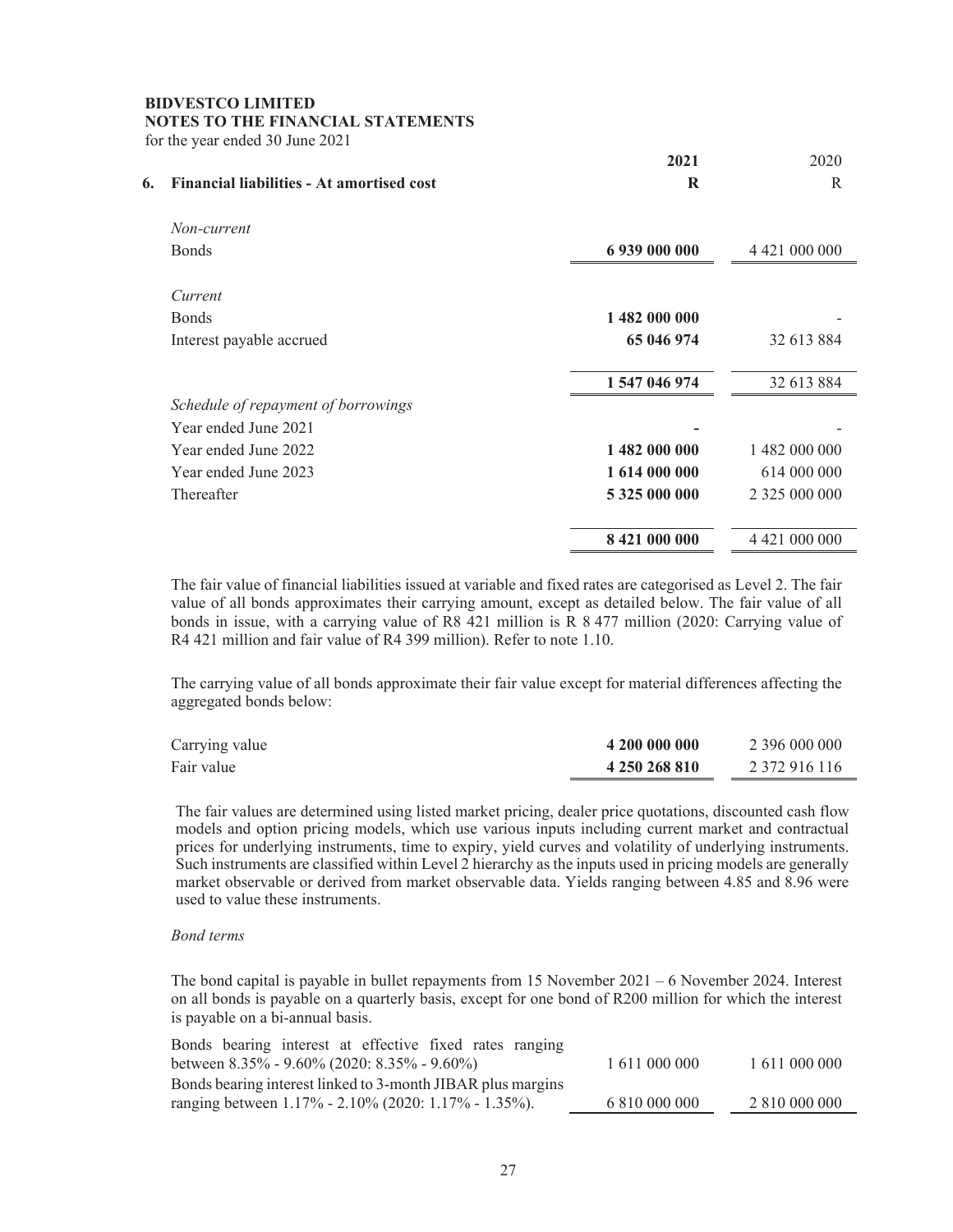for the year ended 30 June 2021

### **6. Financial liabilities - At amortised cost** *(continued)*

 The Company's Domestic Medium-Term Note and Commercial Paper Programme is R12 billion (2020: R9 billion). Under the Programme, the issuer may from time-to-time issue Notes denominated in South African Rands subject to the terms and conditions described in the Programme Memorandum. The Programme was increased to R12 million prior to the issue of new bonds to the value of R4 billion and to increase future borrowing capacity. As at 30 June 2021, the Company had R3,6 billion (2020: R4,6 billion) available under the program.

The bonds issued by the Company are guaranteed by The Bidvest Group Limited.

|    |                                        | 2021              | 2020          |
|----|----------------------------------------|-------------------|---------------|
|    |                                        | R                 | R             |
| 7. | Finance revenue from fellow subsidiary |                   |               |
|    | Balance at beginning of the year       | 32 613 884        | 35 560 504    |
|    | Finance revenue                        | 424 496 342       | 358 525 727   |
|    | Balance at end of the year             | (65046974)        | (32613884)    |
|    | Interest received in cash              | 392 063 252       | 361 472 347   |
| 8. | <b>Finance charges on borrowings</b>   |                   |               |
|    | Balance at beginning of the year       | (32 613 884)      | (35 560 504)  |
|    | Interest charge                        | (424 496 342)     | (358525727)   |
|    | Balance at end of the year             | 65 046 974        | 32 613 884    |
|    | Interest paid in cash                  | $(392\;063\;252)$ | (361 472 347) |
|    |                                        |                   |               |

### **9. Related party information**

### 9.1 Related parties

 The Holding Company of Bidvestco Limited is The Bidvest Group Limited, which holds 100% (2020: 100%) of the Company's ordinary shares. The Holding Company and its subsidiaries are considered to be related parties.

 $\overline{\phantom{a}}$ 

The directors of the Company during the year were NT Madisa, MJ Steyn and NW Taylor, who are also considered to be related parties.

#### 9.2 Related party transactions

The Company raises borrowings in the form of unsecured fixed and variable rate notes (refer note 6) and advances the same amount, with the same terms, to a fellow subsidiary (refer note 2). The Company has a liability for interest payable to note holders, which is matched by an interest receivable from the fellow subsidiary, refer to notes 6 and 2.

In terms of an agreement, the fellow subsidiary to which the loan was advanced was charged interest at the same rate as the unsecured fixed and variable rate notes. Interest of R424 496 342 (2020: R358 525 727) was accrued from the fellow subsidiary.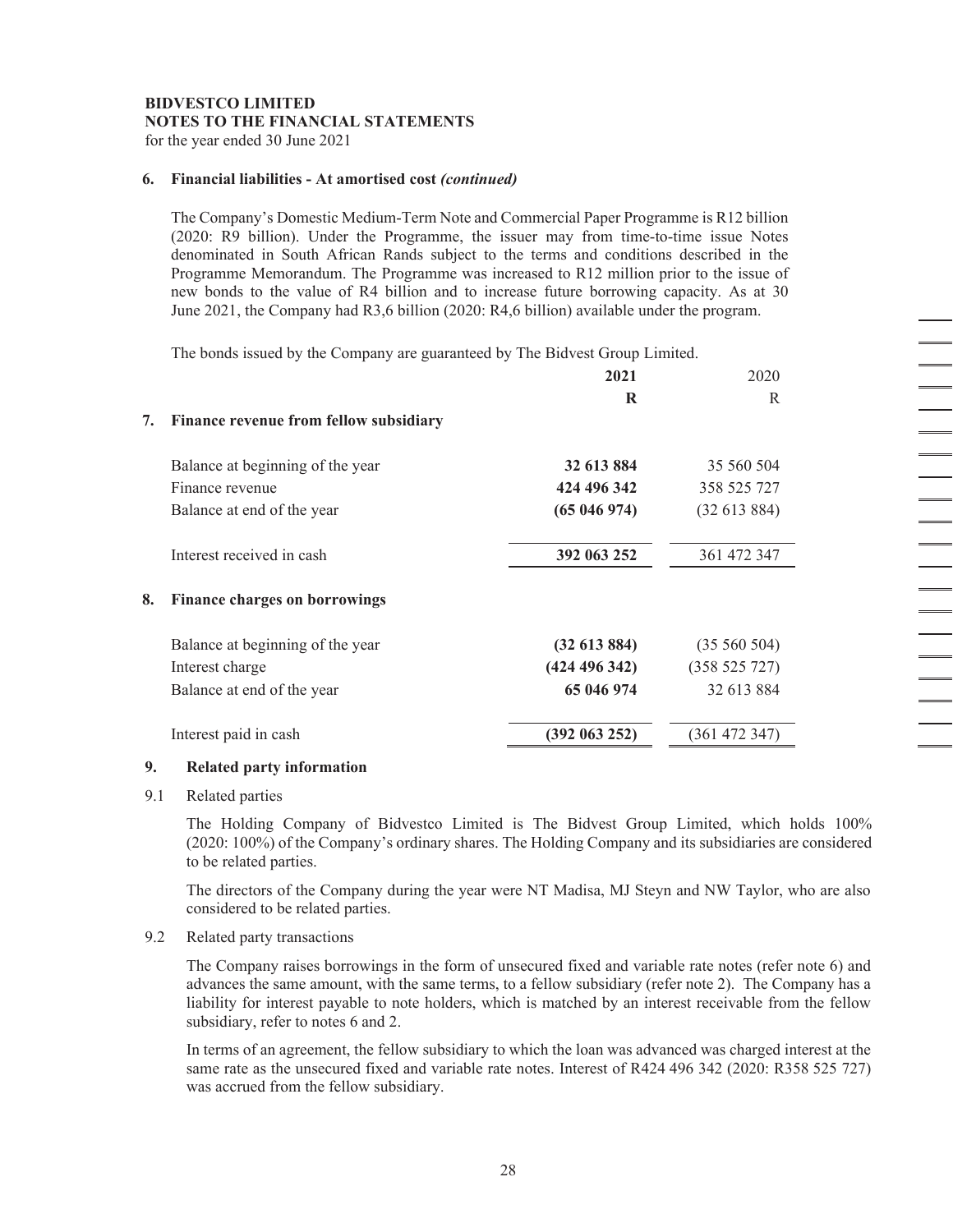for the year ended 30 June 2021

### **9. Related party information** *(continued)*

9.2 Related party transactions

No loans were repaid by the subsidiary in the current year (2020: R450 million). Administrative expenses are paid for by the fellow subsidiary.

Related party transactions are conducted on an arm's length basis. The details of loans advance to fellow subsidiaries are disclosed in note 2.

9.3 Directors' remuneration

No remuneration was paid to any of the directors by the Company, the holding company or any fellow subsidiary, for their services as directors to the Company, during the current or preceding financial year.

Details of remuneration paid by fellow subsidiaries to the directors as employees during the year ended 30 June 2021 can be analysed as follows:

|                                           | <b>Basic</b>   | Other           | Retirement/ |                         |           |                                      |
|-------------------------------------------|----------------|-----------------|-------------|-------------------------|-----------|--------------------------------------|
|                                           | Remuneration/  | <b>Benefits</b> | medical     | Cash                    | Long-term | Total                                |
|                                           | Directors fees | and costs       | benefits    | incentives <sup>1</sup> |           | Incentives <sup>*</sup> Remuneration |
|                                           | R'000          | R'000           | R'000       | R'000                   | R'000     | R'000                                |
| 2021 Total paid by<br>fellow subsidiaries | 20 322         | 953             | 1 5 4 3     | 22 26 1                 | 13 4 22   | 58 501                               |
| 2020 Total paid by<br>fellow subsidiaries | 16811          | 1 244           | 370         | 16 028                  | 25 867    | 61 320                               |

*\* Includes taxable benefits arising on the exercise of Share Replacement Rights, Share Appreciation Rights and the award of shares in terms of the Conditional Share Plan.* 

<sup>1</sup> - A provision for FY20 short term incentives had been made during the FY20 year, based on the performance testing outcome. The payment of incentives were deferred to November 2020.

Full details of remuneration paid to the individual directors as employees of fellow subsidiaries is contained in Annexure A of these financial statements.

### **10. Financial instruments**

 The Company has limited exposure to risks arising from its use of financial instruments. The Company is a subsidiary of The Bidvest Group Limited and the instruments listed in note 6 are guaranteed by The Bidvest Group Limited.

The loans listed in note 2 have been advanced to a fellow subsidiary.

The Company considered the following risks from its use of financial instruments: credit risk; liquidity risk; and market risk (which comprises interest rate risk).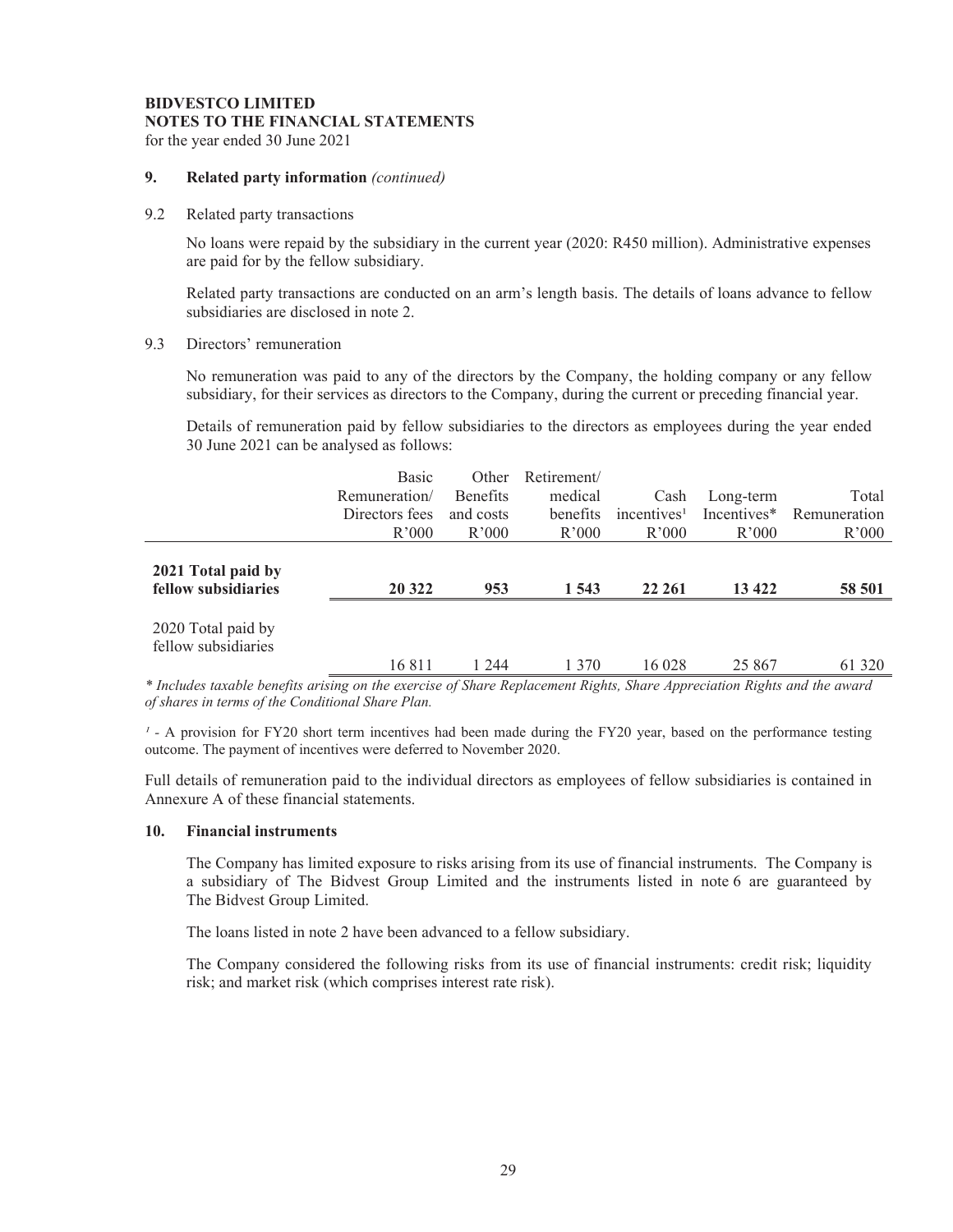for the year ended 30 June 2021

### **10. Financial instruments** *(continued)*

10.1 Credit risk

Credit risk is the risk of default on a loan receivable due to a borrower failing to make required payments on the loan.

Although Bidvestco is exposed to credit risk on loans receivable from fellow subsidiaries, The Bidvest Group Limited will support these entities and step in if they are unable to repay their loans. Also refer to note 1.10.

 The Company only trades with fellow subsidiaries of The Bidvest Group Limited and thus the Company's directors believe that the credit risk is immaterial.

10.2 Liquidity risk

 The borrowings have been on-lent to a fellow subsidiary within The Bidvest Group Limited on exactly the same terms and conditions as that of the borrowings. This mitigates the liquidity risk as loans receivable become due as borrowings need to be repaid. The fellow subsidiary has access to facilities as well as the support of the Holding company to settle the loans which in turn will be utilised by the Company to settle the outstanding borrowings. Refer notes 2 and 6 for details of the loans advanced and borrowings. The expected maturity of financial assets and liabilities is not expected to differ from the contractual maturities as disclosed in notes 2 and 6.

Contractual maturities of the financial assets and liabilities, including interest payments:

|                                           | Carrying<br>amount | <b>Total</b>  | 6 months<br>or less | $6 - 12$ months | $1 - 2$ years | $2 - 5$ years |
|-------------------------------------------|--------------------|---------------|---------------------|-----------------|---------------|---------------|
| 2021                                      |                    |               |                     |                 |               |               |
| Loans<br>receivable/<br><b>Borrowings</b> | 8 421 000 000      | 9 578 688 878 | 824 011 461         | 1 143 160 561   | 1 976 138 426 | 5 635 378 430 |
|                                           |                    |               |                     |                 |               |               |
| 2020                                      |                    |               |                     |                 |               |               |
|                                           |                    |               |                     |                 |               |               |
| Loans<br>receivable/<br><b>Borrowings</b> | 4 421 000 000      | 5 284 479 610 | 150 027 778         | 147 581 672     | 1 747 206 487 | 3 239 663 673 |

### 10.3 Market risk

Market risk is the risk that changes in market price, such as interest rates will affect the Company's income or the value of its holdings of financial instruments. The objective of market risk management is to manage and control market risk exposures within acceptable parameters, while optimising the return on risk.

### 10.3.1 Interest rate risk

 The Company's floating rate borrowings exposed to interest rate risk amounts to R6,8 billion (2020: R2,8 billion). As the Company's borrowings are on-lent on exactly the same terms, the Company is not exposed to interest rate risk, therefore no interest rate sensitivity analysis has been disclosed.